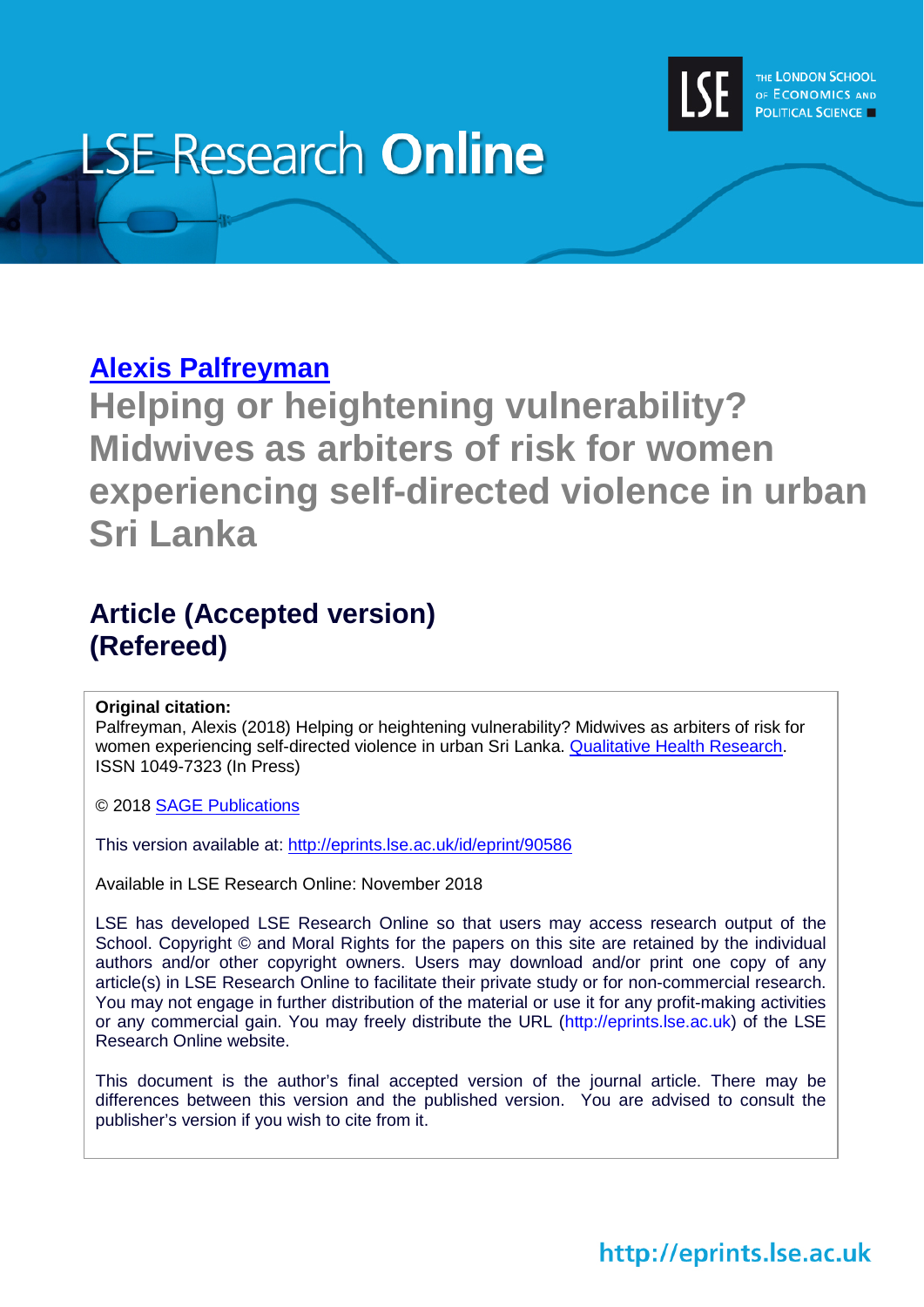# **Helping or Heightening Vulnerability? Midwives as Arbiters of Risk for Women Experiencing Self-Directed Violence in Urban Sri Lanka**

Alexis Palfreyman[1](#page-1-0)

## **Abstract**

The response of midwives to women engaging in self-directed violence (SDV) may affect women's care and outcomes. The author explored midwives' understanding of SDV through semi-structured focus groups and in-depth interviews with 11 Public Health Midwives in urban Sri Lanka. Thematic analysis identified four key themes: (a) perceived dimensions of women's risk and vulnerability to SDV, (b) midwives as arbiters of risk, (c) representations of women engaging in SDV, and (d) midwives' perceived capacity to respond. Given their proximity to communities, trustworthiness as sites of disclosure, and respectability as women and guardians of ideal womanhood in Sri Lankan society, midwives occupy a powerful position in the health system through which to alleviate or reinforce women's risk to SDV. Yet, investment in developing their skills and role to respond to the growing phenomenon of SDV among women in Sri Lanka must consider the context within which midwives assess and select their responses.

## **Keywords**

midwives, health providers, women, suicide, attitudes, responses, Sri Lanka, LMIC, qualitative, semi-structured focus groups, in-depth interviews

<span id="page-1-0"></span> $1$  Department of Social Policy, London School of Economics and Political Science, Houghton Street, London WC2A 2AE, UK Email: [a.d.palfreyman@lse.ac.uk](mailto:a.d.palfreyman@lse.ac.uk)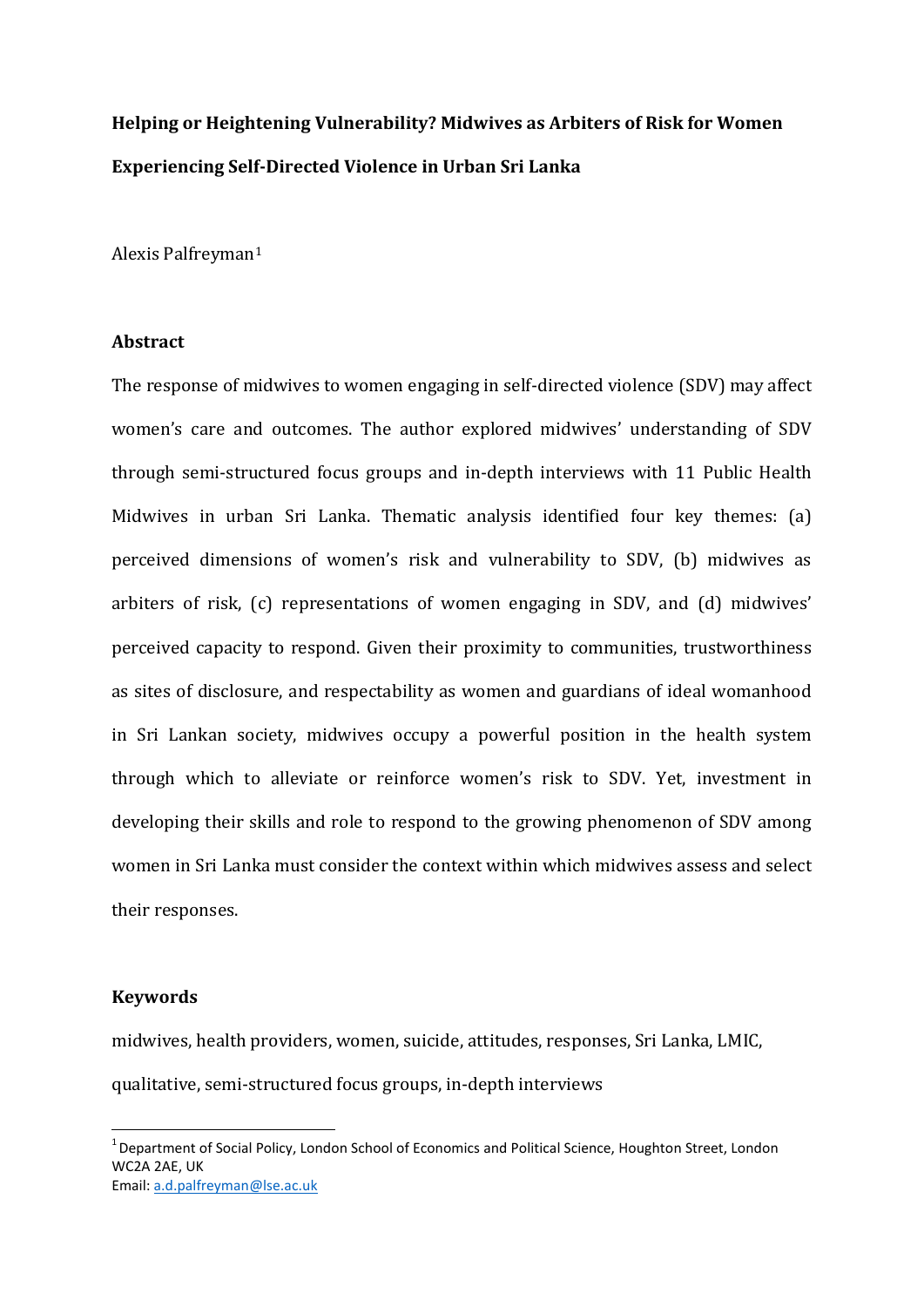#### **Introduction**

Low- and middle-income countries (LMIC) face the greatest and growing burden of suicides, accounting for nearly 80% of self-inflicted deaths globally (World Health Organization [WHO], 2017). These deaths represent the most extreme outcome on a continuum of self-directed violence (SDV). SDV includes ideations, planning and preparatory behavior, and/or acts of self-harm, both fatal and nonfatal, which may or may not be suicidal in their intent (Crosby, Ortega, & Melanson, 2011). Suicide is now the leading cause of death among girls aged 15 to 19 years globally (Petroni, Patel, & Patton, 2015), fourth leading cause of death among women aged 15 to 49, and occurs at higher rates among younger women than their male counterparts in some LMIC regions including Southeast Asia. Nonfatal SDV including thoughts and behaviors—whether suicidally intended or not—is disproportionately observed in females globally (WHO, 2014).

Women's SDV in its various forms can lead to contact with the health system—often at a point of crisis. Health providers are an essential part of, with potentially crucial roles in, the nexus of circumstances within which self-harming women find themselves. The attitudes and practices of health providers interacting with those engaging in SDV have affected care and treatment in high-income countries (HIC), with negative responses (re)producing stigma and feelings of rejection (Anderson & Standen, 2007). In LMIC, stigma between health providers and patients may be worse (Hagaman et al., 2013). Evidence from those who have survived episodes of SDV but received negative reactions to their disclosure finds they are less likely to disclose in future, consequently affecting help-seeking behaviors (Frey, Fulginiti, Lezine, & Cerel,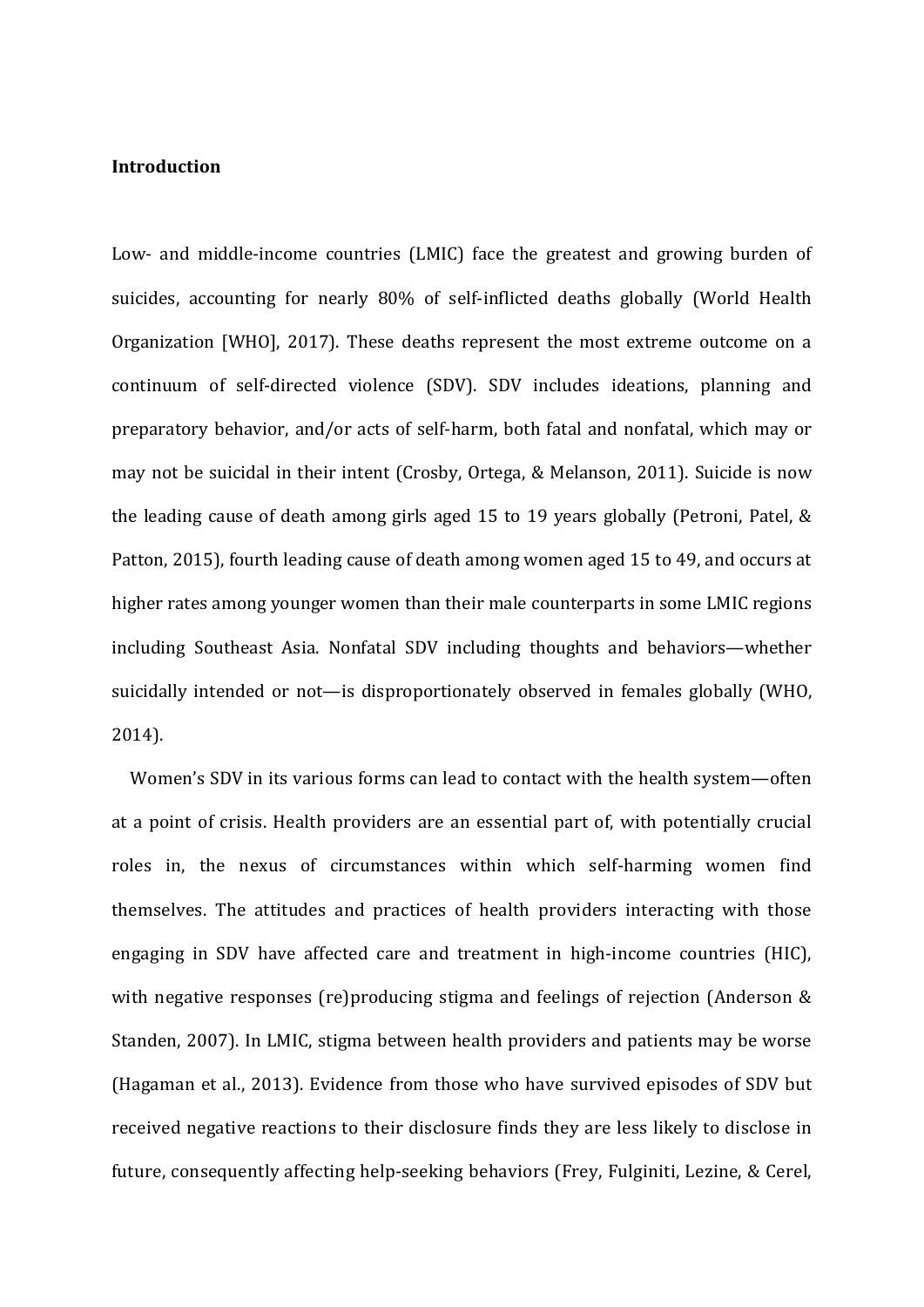2018). In LMIC, where help-seeking through health services and disclosure rates are both thought to be lower compared with HIC (Hagaman et al., 2013), women without alternative sources of support or with poor experiences with the health system may be more vulnerable to subsequent episodes of SDV. Thus, LMIC health providers' understanding of the phenomenon, attitudes toward, and experiences of working with SDV-practicing women are critical to informing local health system responses, thus, affecting the health of women engaged in SDV.

The majority of previous research on health providers' understandings, attitudes, and responses to SDV is quantitative, using knowledge, attitude, and practice (KAP) questionnaires, which were not developed in nor adapted for LMIC settings. Only one existing attitudinal scale was developed from a LMIC perspective, and no HIC tools have been formally validated prior to use in LMIC (Ghasemi, Shaghaghi, & Allahverdipour, 2015). Current tools do not allow for a gendered perspective to better understand health providers' attitudes and responses, fail to take into account perceived competence that may impact provider attitudes, and restrict opportunities to understand why providers respond as they do. Qualitative methodologies are needed to generate emic cultural and gender-relevant perspectives (Jones, Krishna, Rajendra, & Keenan, 2015). There is also a paucity of data from LMIC. Hagaman et al. (2013) note that, "lay and clinical interpretations of suicidal ideation and intent determine the availability and type of support for persons reporting suicidal thoughts" (p. 61), which applies to the spectrum of SDV. Existing health provider research primarily focuses on professional groups in HIC with frequent contact with selfharming patients, including doctors and nurses in Accident and Emergency Rooms and mental health practitioners. The latest systematic review on provider KAP toward SDV identified only three studies from LMIC (Saunders, Hawton, Fortune, & Farrell, 2012).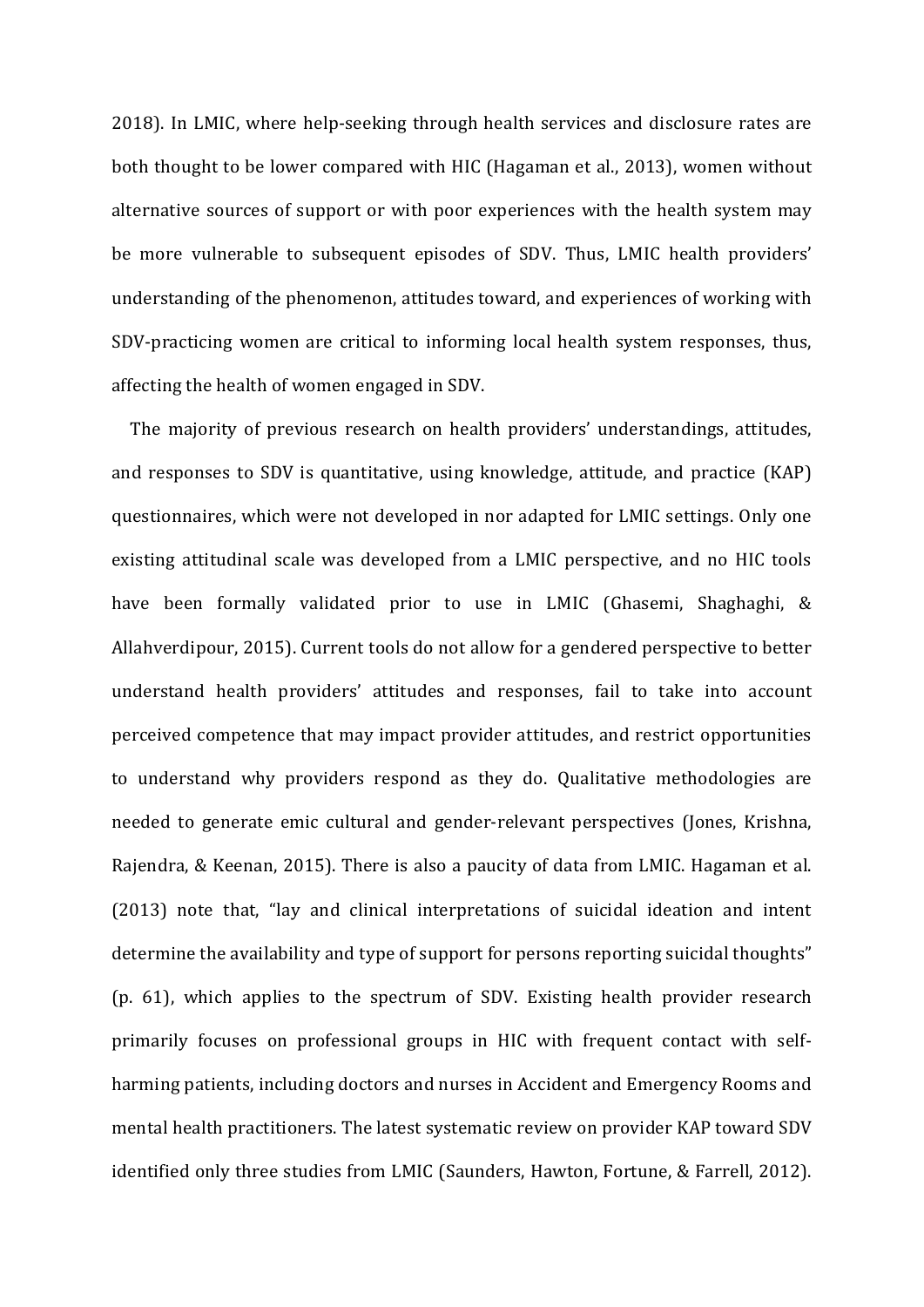Additional evidence has been generated since, but with comparatively few contributions from LMIC contexts (Jones et al., 2015), and deeper insights into the role of local cultural and religious beliefs on negatively skewed KAP observed among LMIC health providers are needed (Saunders et al., 2012).

In LMIC, the perspectives of community health workers who facilitate access to care, and can take primary and preventive services directly to community members, may be more insightful than specialized facility-based providers. However, literature incorporating community health workers' perceptions of SDV is sparse (Hagaman et al., 2013). Evidence on community health workers as "non-specialists" in responding to mental health needs in LMIC communities has sometimes framed SDV as one of many mental health issues they may address (van Ginneken et al., 2013), while at other times has overlooked SDV and its potential relationship with mental health in low resource settings (Surjaningrum, Minas, Jorm, & Kakuma, 2018). The positioning of SDV as a matter of mental health, however, remains contentious in LMIC where nonsuicidal selfharm and suicidal behaviors are less commonly preceded by psychopathology (WHO, 2014).

For LMIC women, the role of midwives as providers of both community and facilitybased care may be particularly relevant to the prevention of and response to SDV for several reasons. The reasons of the reasons. midwife-led antenatal care is often the first and/or principal mechanism linking women with LMIC health systems (Metheny & Stephenson, 2017), after which women may continue to be under the care of or in contact with midwives for postnatal and early childhood interventions. Midwives also increasingly play a role in health promotion outside of the perinatal period globally (WHO, 2016). Third, as suicide has undergone revised classification as a cause of maternal death by WHO, several LMIC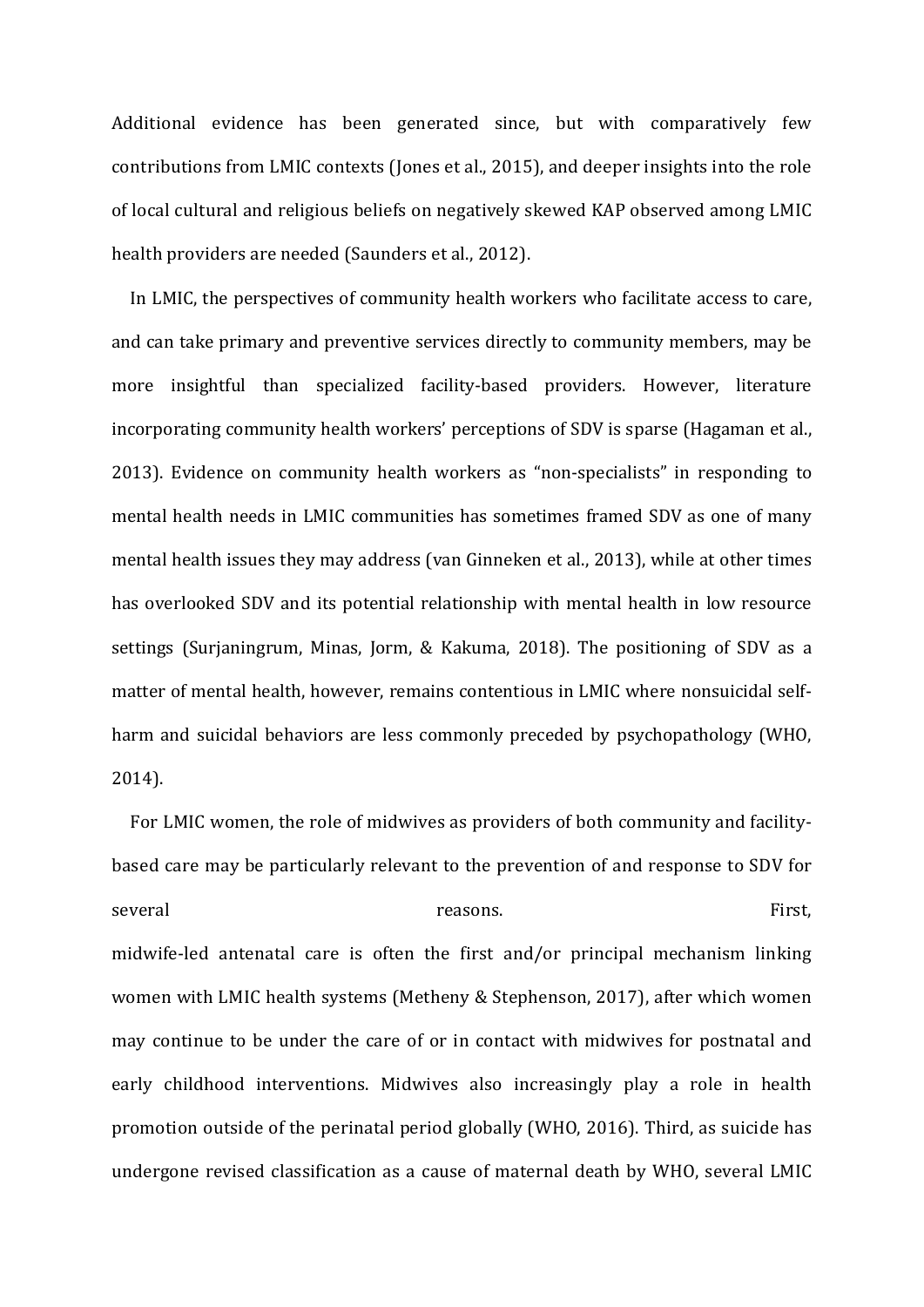have identified perinatal suicides as a new category of maternal mortality demanding attention (Fuhr et al., 2014). The potential role of midwives in prevention of maternal suicides has been highlighted in HIC, but restricted to discussions of improved mental health assessment and referral (Holland, 2018). WHO (2016) recently emphasized the need to document midwives' perspectives and experiences providing care on a range of issues, although mental health and SDV were not included in their own global consultation. Mental health's role in maternal suicides, however, is debated in LMIC (WHO, 2014), preventing the transferability of already insufficient evidence on midwives' attitudes toward managing mental disorders in perinatal women from HIC (McCauley, Elsom, Muir-Cochrane, & Lyneham, 2011). Limited research has explored midwives' attitudes toward suicide using survey methodologies, however, these studies exclude the fuller range of SDV experiences, originate from high-income contexts, and do not extend to exploring midwives' practices (Brunero, Smith, Bates, & Fairbrother, 2008; Lau, McCauley, Barnfield, Moss, & Cross, 2015). Finally, recent research suggests those with a history of SDV report a disinclination to disclose past or potential risk within close social networks of family and friends, and, thus, may look for confidantes beyond this (Frey et al., 2018). Midwives may already be providing support for women experiencing SDV, however, no data document the extent to which this may be happening in any setting nor the lived reality of midwives encountering it in their roles. This study, using the case of Sri Lanka and its Public Health Midwives (PHM), is the first to report midwives' understandings of, attitudes toward, and responses to SDV among women.

#### **Aims of the Research**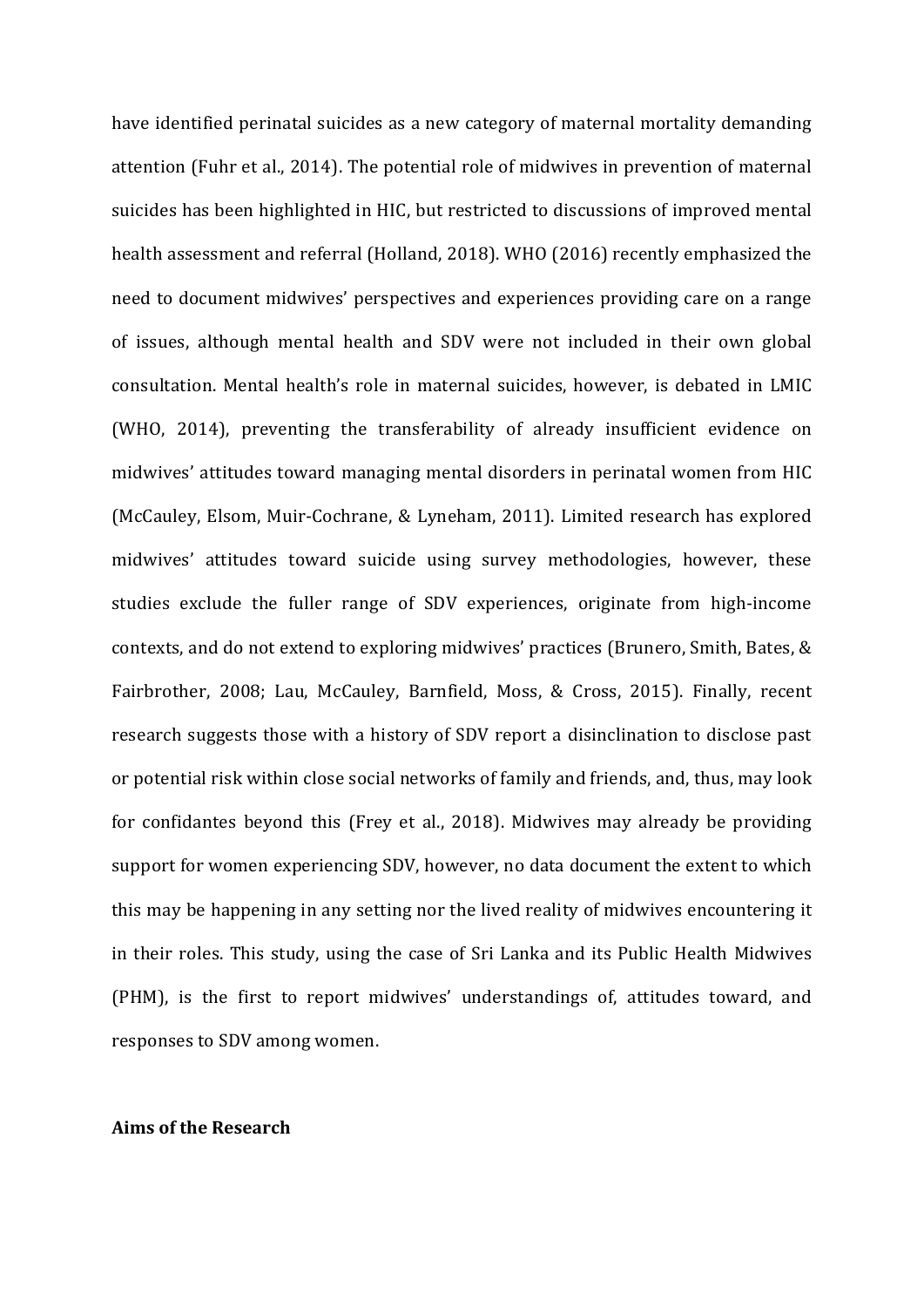This study uses Sri Lankan midwives' narratives to answer three questions:

- 1. How do midwives understand risk and vulnerability among women experiencing SDV?
- 2. How do midwives respond to women's SDV, and why?
- 3. How do midwives perceive their capacity and role to respond to women engaging in or at risk of SDV?

#### **The Sri Lankan Context**

Sri Lanka is home to 20.3 million people and has enduringly high suicide rates with roughly 7% of households reporting at least one lifetime suicide attempt (Knipe et al., 2018). Although total suicides have decreased substantially since their peak in the mid-1990s, reductions in suicides among women have stalled, and hospital admissions data suggest a growing burden of self-harm among young women (under 21 years; Knipe, Padmanathan, Muthuwatta, Metcalfe, & Gunnell, 2017). These data represent the tip of an iceberg, where the proportion of SDV events that do not result in contact with health services remains unknown. Police data recorded 677 female suicides in 2017, and maternal suicides are a recognized public health challenge (Agampodi et al., 2014; Sri Lanka Police, 2017). Despite a national body of suicide research, the broader spectrum of SDV has received less attention in Sri Lanka with the exception of new evidence on household-level suicide attempts from one rural district, which suggests similar risk in females as males (22.3 per 1,000; Knipe et al., 2018).

Sri Lanka's midwives form the bedrock of its National Health Service and are responsible for family health at the community level free of charge, including family planning, ante- and postnatal care, child health for under 5 year olds, and some health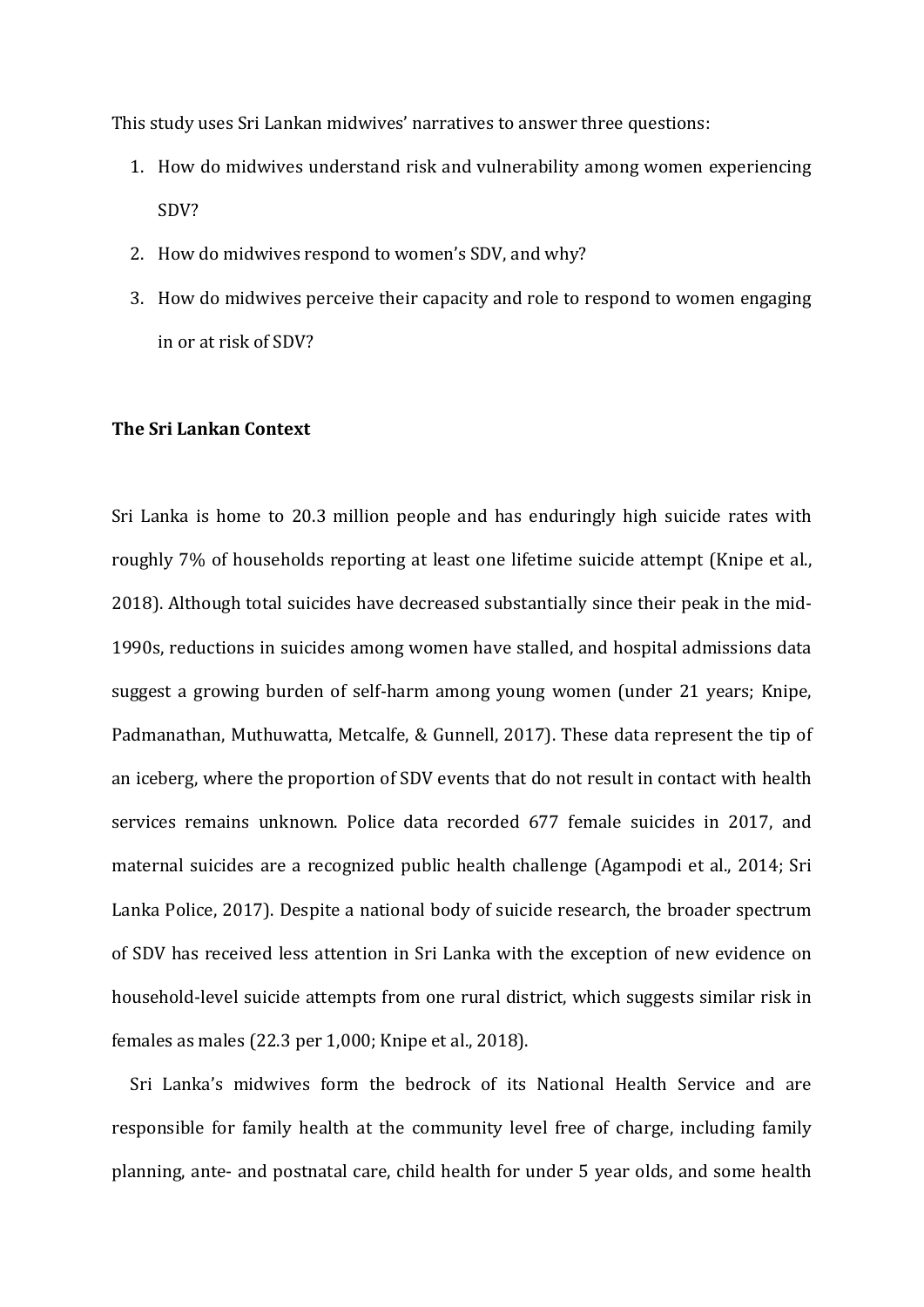promotion (Family Health Bureau, 2018). PHM are all women, recruited from age 18 onward who receive approximately 18 months of training, qualifying them as midlevel health providers. Midwives reside in the communities they serve, covering roughly 750 households each (2,000–5,000 residents; Jayatilleke et al., 2015). Sri Lanka outperforms regional neighbors on a number of health and social indicators, and much of this success has been attributed to the contribution of PHM to improving community health outcomes (Jayatilleke et al., 2015). PHM are viewed as one of Sri Lanka's greatest healthcare assets.

#### **Method**

## *Study Setting: Gampaha District*

Gampaha District, north of Sri Lanka's capital, was purposefully selected for this research for two reasons. First, with 2.4 million people, it has a more urban and industrial population than elsewhere in the country. Second, hosting three Free Trade Zones (FTZ) as well as the country's international airport, Gampaha has high migration levels and large concentrated populations of young and unaccompanied women travelling to and from the district for employment there or abroad (Family Health Bureau, 2018). Its FTZs house hundreds of factories, dominated by the garment industry, and operate on 80% female labor. Living conditions for FTZ workers can be challenging, and Gampaha's towns offer lifestyles quite different to those of village life, although parts of the district are classified as rural (Jordal, Wijewardena, Ohman, Essen, & Olsson, 2015). This local demography has not featured in previous Sri Lankan research on SDV, which has concentrated on rural, farming populations affected by pesticide poisoning (Pearson et al., 2014). In 2016, Gampaha District had 702 PHM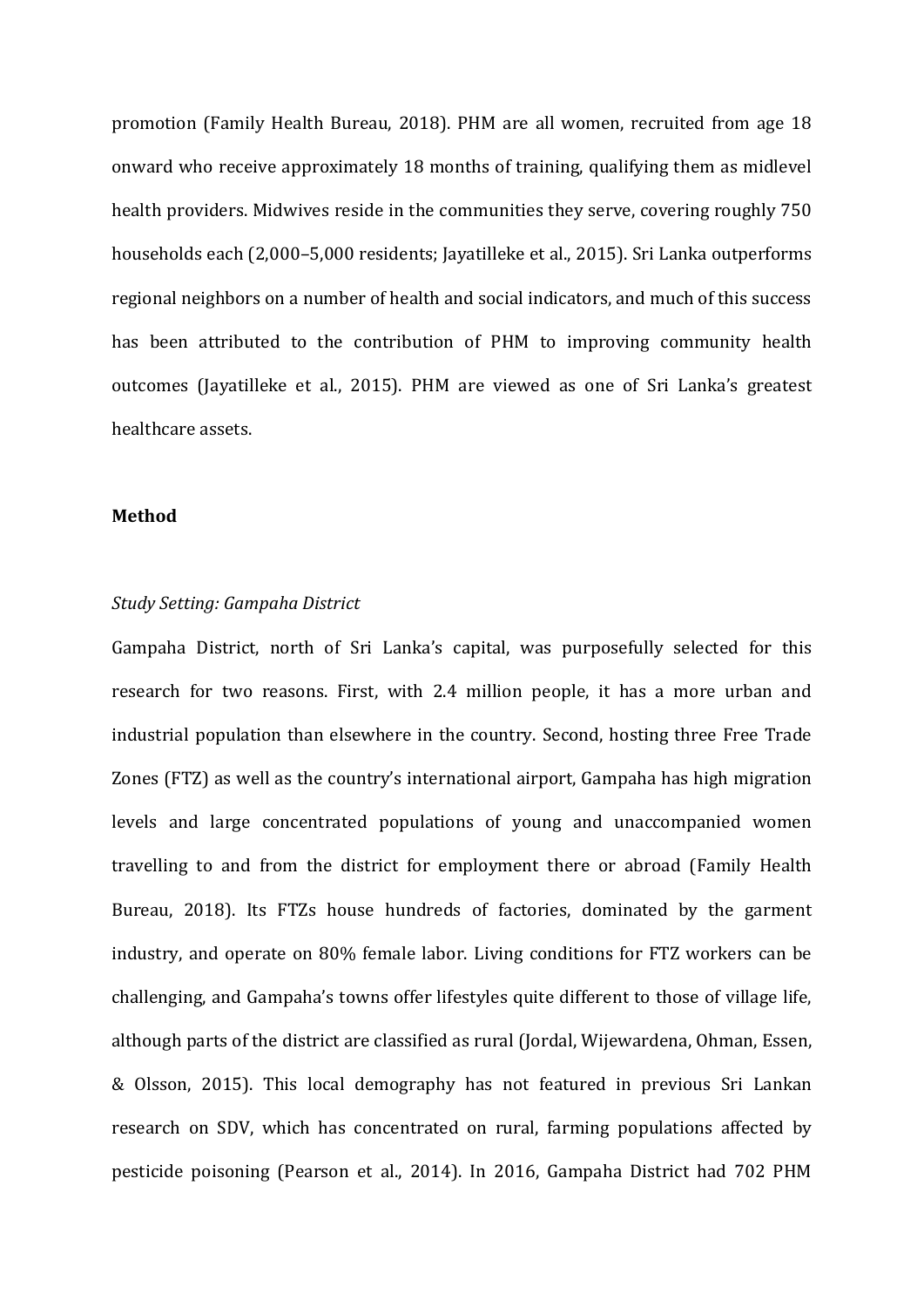delivering services from 184 community clinics, public hospitals, and/or through home visiting (Ministry of Health, 2016). Recent estimates report that 0.4% of households in Gampaha have experienced at least one suicide attempt in the previous year (Department of Census and Statistics & Ministry of Health, Nutrition and Indigenous Medicine, 2017b), while lifetime household levels are unavailable. Data on prevalence of other dimensions of SDV are limited to one recent study, which found that one in four pregnant women in Gampaha District reported a lifetime experience of suicidal ideation, suicidal behavior, or both, while 7.4% of women reported these experiences in their current pregnancy (Palfreyman, 2018).

#### *Sampling and Data Collection*

PHM were identified through a three-step process. First, four of the district's 16 Ministry of Health areas were purposefully selected to ensure (a) representation of Gampaha's urban-rural mix, (b) that at least one FTZ was captured, and (c) that one Ministry of Health area hosted a hospital from which to recruit as community- and hospital-based PHM serve different populations. Within each Ministry of Health area, one antenatal clinic was randomly selected to approach midwives. Three antenatal clinics operate in the study hospital, but only one clinic was selected. As women were assigned to the hospital clinics randomly, the PHM serving the selected clinic would not have been receiving a biased patient pool. Finally, all PHM assigned to the four chosen clinics were invited to take part; all PHM accepted and, in total, 11 participated between March and October 2016. Midwives were given the option to participate individually or in group discussions, three clinic teams selecting the latter, citing comfort with one another and efficiency as primary reasons. The hospital-based PHM, working solo, took part in a face-to-face, in-depth interview.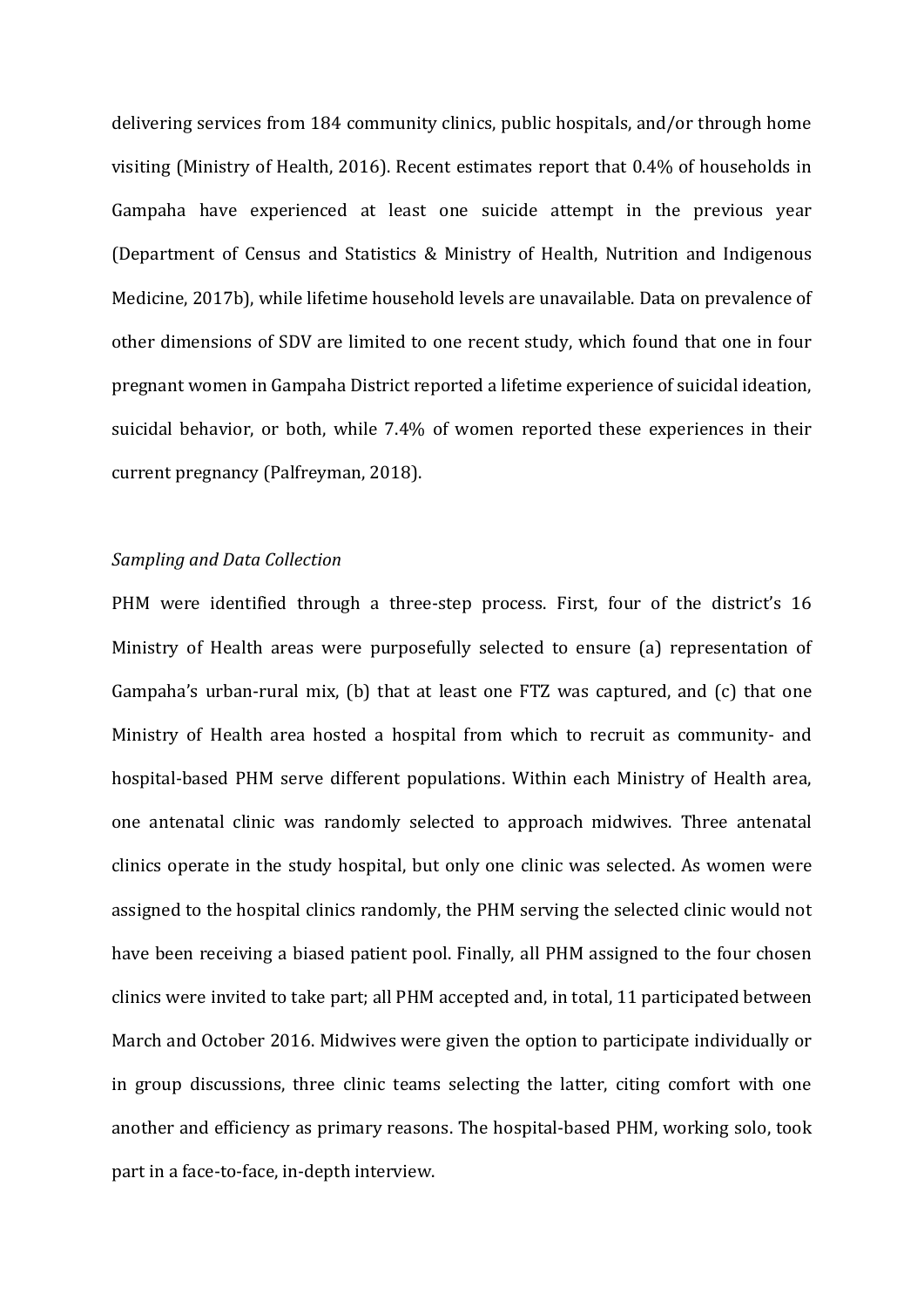Focus group discussions ( $n = 3$ ) and the interview ( $n = 1$ ) occurred on-site at times convenient for midwives that engendered privacy and minimal interruption. All PHM operated primarily in Sinhala, and discussions were bilingual, transitioning from English to Sinhala between the author as facilitator, and the midwives. The author has extensive experience working in maternal and mental health across a number of LMIC including Sri Lanka, and data collection was guided by key values of feminist research, including equity and awareness of power and relational dynamics throughout the research process. She was present for 4 months in the field prior to commencing data collection, which fostered rapport preceding discussions. This pre-data collection engagement supported trust and candidness between midwives and the research team, and this likely led to richer discussions than had time not been invested outside of these data collection moments. The author was present at all discussions, which were supported by a research assistant acting in the role of interpreter. The research assistant was a nursing graduate with specialist midwifery training from the study district and was, therefore, familiar with the local context and profession. All discussions were audio-recorded, with notes taken by the author, and lasted until information redundancy was reached—usually between 1 and 2 hours (Carminati, 2018).

#### *Research Instrument*

Discussions were guided by a semi-structured topic guide developed by the author. Drawing on core issues evidenced in the SDV KAP literature, additional items were selected to address context-specific issues in Sri Lanka as well as those requiring further evidence, such as PHM's perceived capacity to respond to women's SDV. The tool was intentionally flexible, asking a mixture of descriptive, evaluative, and structural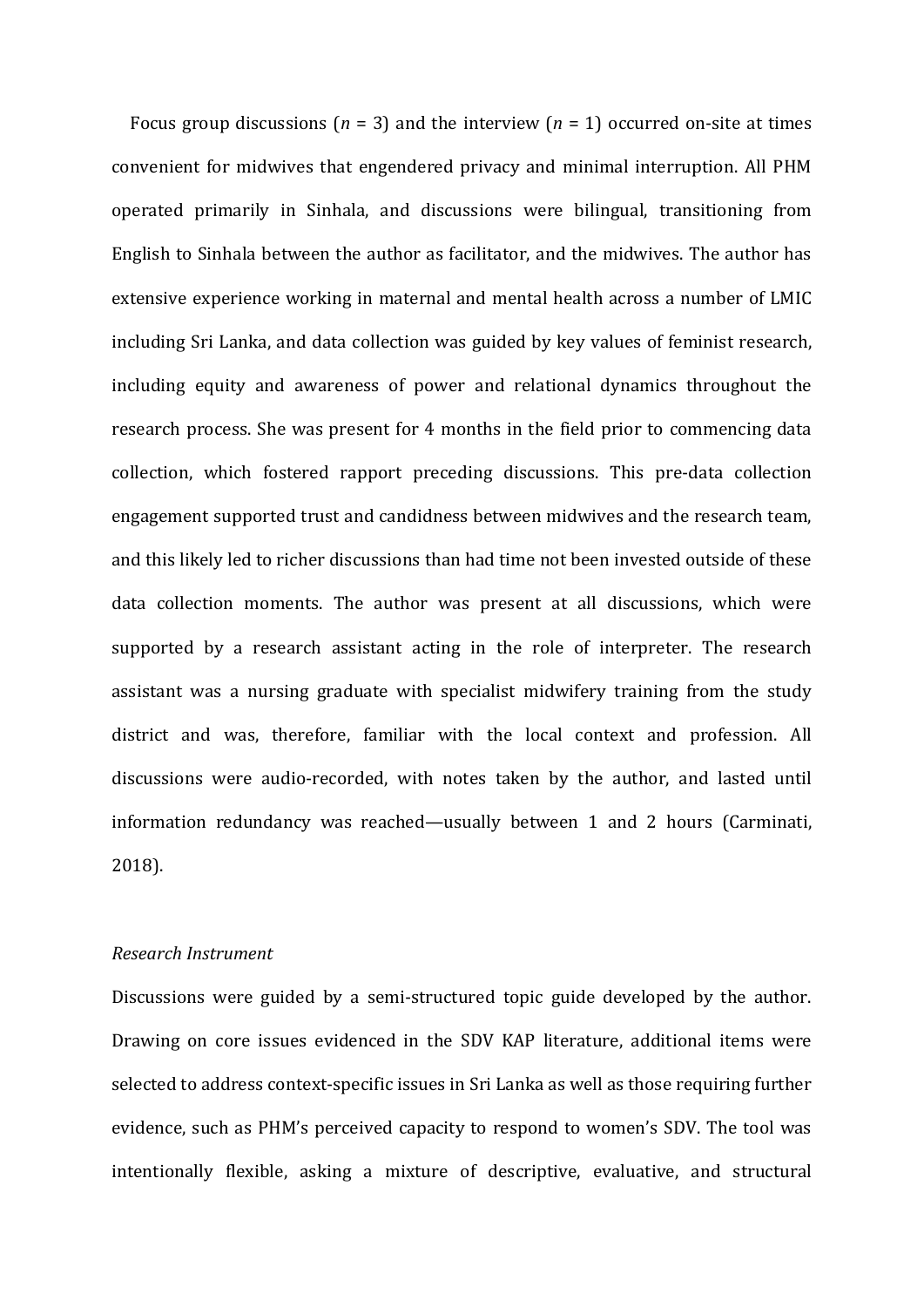questions, and allowed for unanticipated topics to emerge. It was translated from English to Sinhala and back-translated to assess accuracy of intended meaning and allow for linguistic variability. The research team piloted the guide inviting participants' feedback to challenge assumptions about meaning, and made minor amendments to improve conceptual and cultural translation of ideas, supporting validity (Willig, 2013).

## *Transcription and Translation*

As discussions were bilingual, the author transcribed English segments verbatim, which contained her spoken words as well as portions of the research assistants'. Following this, two local professional bilingual transcriptionists reviewed the English segments and added all Sinhala portions, which were subsequently translated into English. All transcripts were quality checked by the author and swapped between translators to ensure accuracy and completeness.

#### *Data Analysis*

This study employed thematic analysis to explore providers' perspectives as it offers a theoretically flexible but rigorous approach to identifying and organizing patterns of meaning in qualitative data (Braun & Clarke, 2006). Data analysis was supported by the use of NVivo 11 Plus (QSR International, 2018). Following initial reading of transcripts, coding proceeded inductively; generated directly from recurrent issues and often the participants' own language (in vivo) and continued until no new codes were identified. Codes were applied to units of meaning, rather than line-by-line, and were refined into themes that permitted recognition of relationships between themes. Clusters and themes were constantly interrogated within and across cases to ensure they were grounded in these data. To support quality and data validation, cultivate reflexivity, and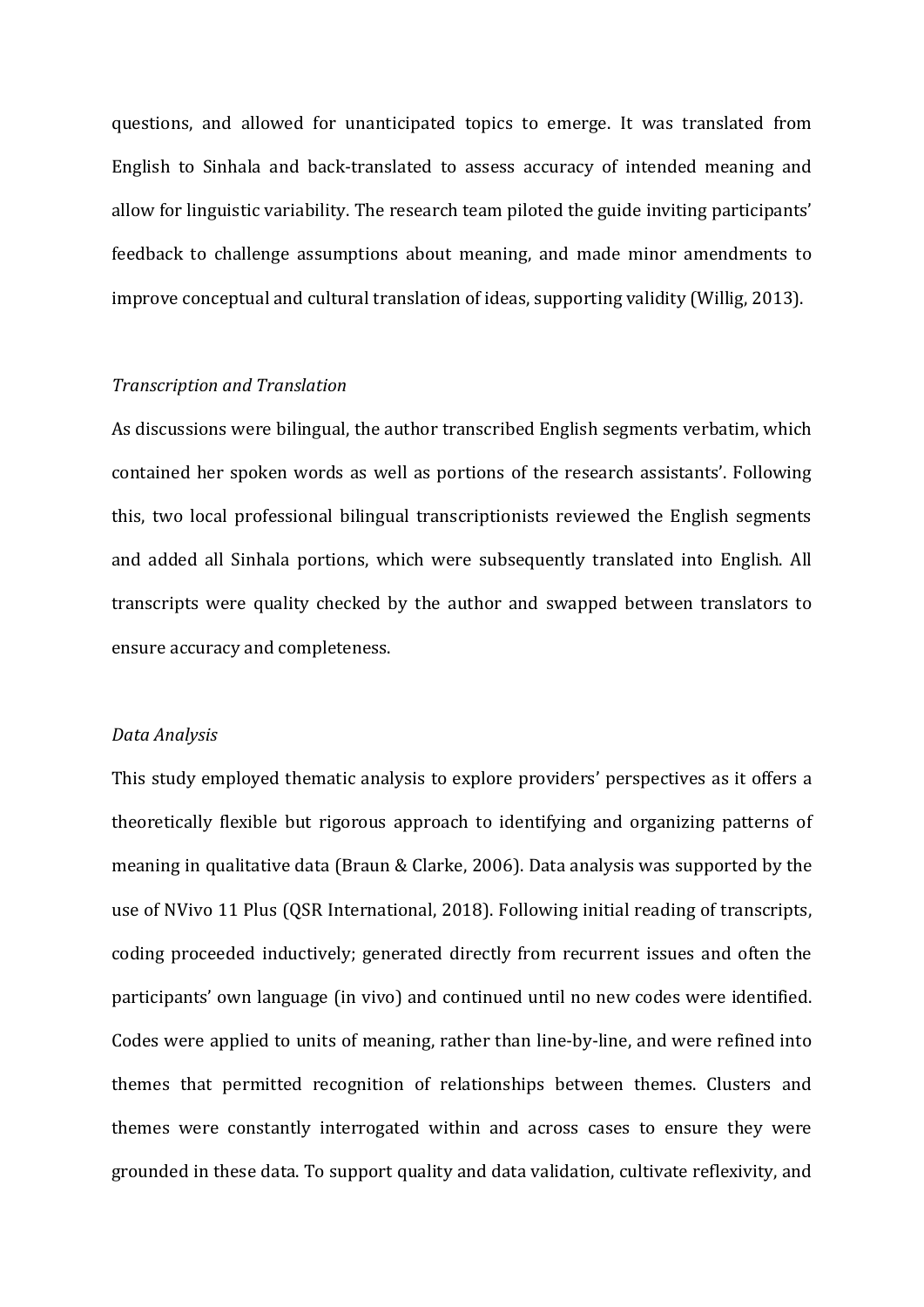minimize biases on the part of the author, key themes were discussed with the research assistant to verify or modify interpretations and incorporated Braun and Clarke's (2006) quality criteria for good thematic analysis.

#### *Ethics*

Ethical approval for this study was granted by the London School of Economics and the Faculty of Medicine, University of Kelaniya (Ref. P/135/08/2015). The research assistant was trained on ethical research behavior and interviewing best practice, and she and the independent transcriptionists were subject to confidentiality agreements. All midwives were given written informed consent forms in their preferred language (English or Sinhala), and forms were reviewed in detail with the research team. PHM had time to read the forms privately before consenting. No incentives were given for participating, and no deception was employed.

#### **Findings**

Midwives largely spoke in stories, offering rich, experiential accounts yielding four main themes: (a) perceived dimensions of women's risk and vulnerability to SDV, (b) midwives as arbiters of risk, (c) representations of women engaging in SDV, and (d) midwives' perceived capacity to respond. Themes and subthemes were often and necessarily interrelated. Findings begin with a brief overview of midwives' characteristics, awareness, and general exposure to SDV in women. Illustrative quotes are presented to accompany the author's interpretations, and anonymity of midwives and their catchment areas are maintained.

#### *Background and Exposure to SDV in Women*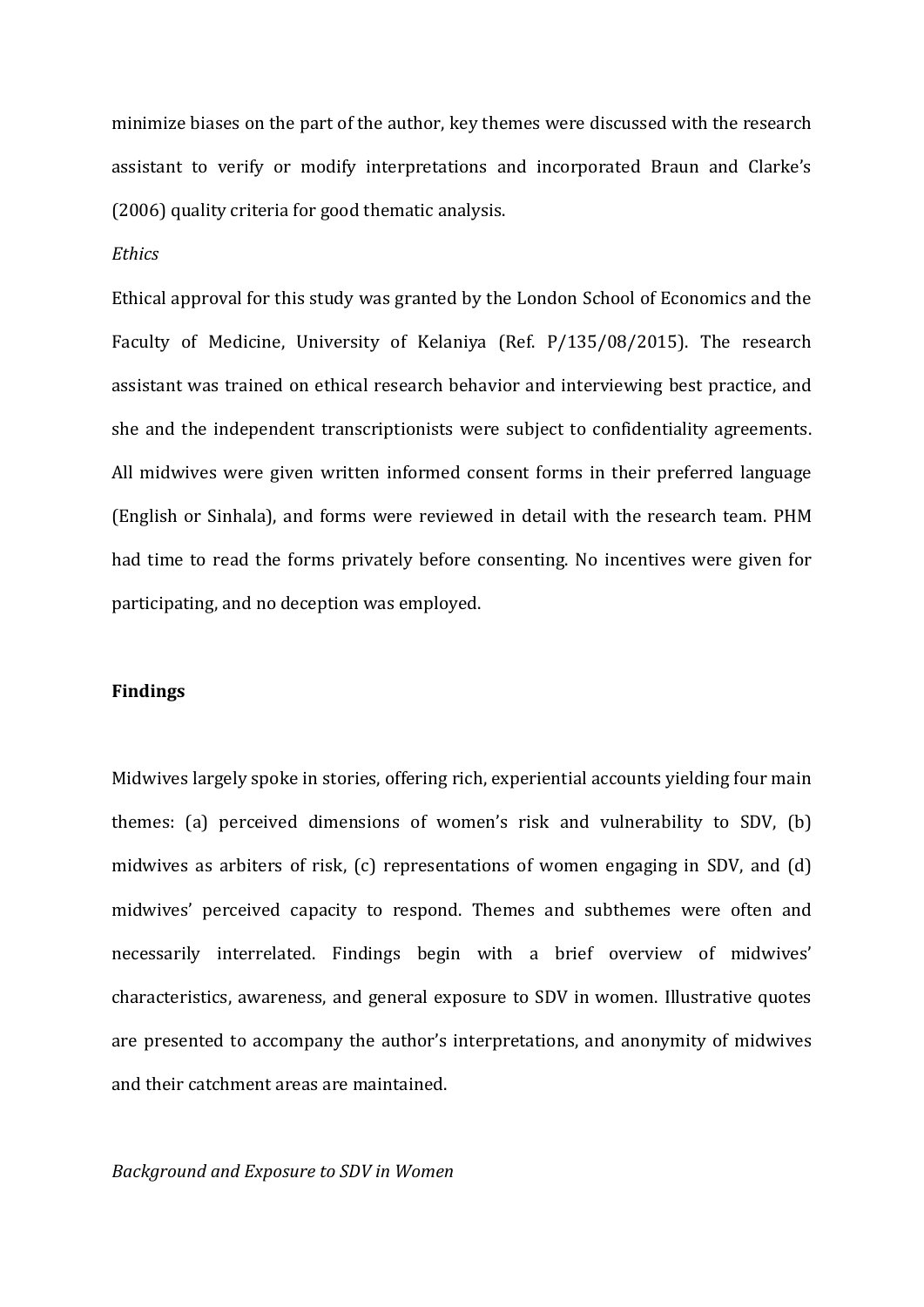Midwives ranged in age from 31 to 58 years (*M* = 39.7 years) with varying lengths of service (3 to 31 years). Eight of the 11 midwives had more than 15 years of service, and PHM had been in their current posts for the majority or entirety of their careers. All 11 were married, and 10 were mothers, while one midwife was pregnant with her first child. All midwives lived in their communities of service, some of them for their whole lives. Their length of service and residency suggested PHM were very familiar with local populations and cultures.

The research team asked whether midwives had previous knowledge and/or exposure to women's SDV in their communities, as no evidence was available to suggest whether this provider role had contact with women experiencing SDV. All 11 midwives were aware of incidents of SDV among women in catchment areas other than their own, and each midwife had direct experience within the past 5 years. Most midwives recounted stories of affected women throughout their careers, some vividly from as early as 1990, which highlighted that, for them, SDV among women was not a new or emerging issue. However, there was a general consensus among midwives that SDV "has increased" among women and is, therefore, a growing issue for them personally and professionally.

The full spectrum of SDV had been encountered by all midwives, from ideations, to preparatory behaviors such as "carry[ing] with her a bottle of poison wherever she went to kill herself at any time," multiple experiences with suicide attempts, and deaths by suicide. The methods reported by midwives were variable, from self-poisoning ("recently [I] met a mother who drank Lysol"), to more violent means, such as, "jumping to the train," jumping into wells and dams, hanging, and multiple reports of selfimmolation. Midwives encountered women at different life stages in the community, including perinatal and nonperinatal women, and often reported long-standing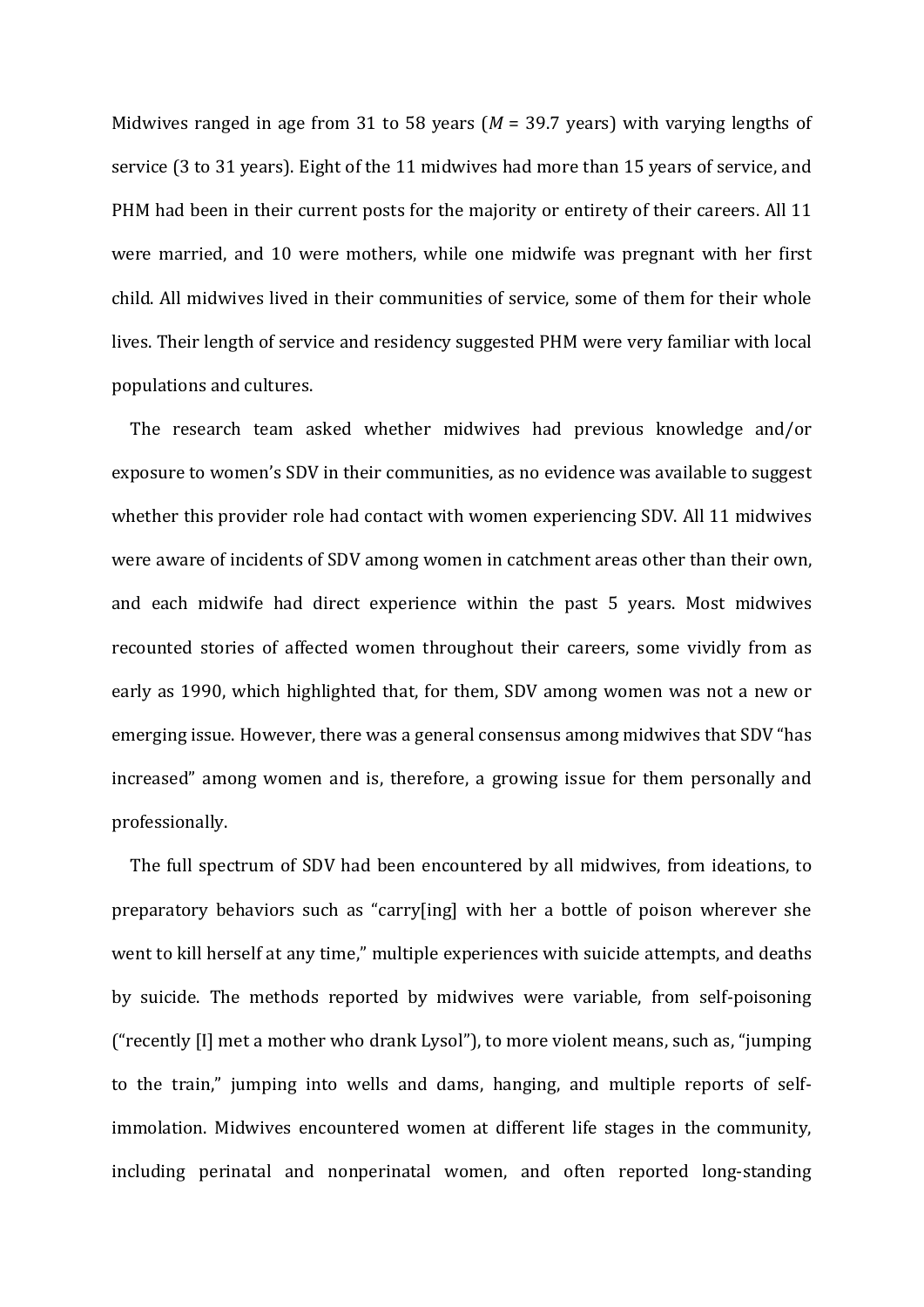provider-patient relationships with SDV-affected women. The hospital PHM had several stories of maternal suicides, two of which were women under her care earlier in her career and the other in a neighboring catchment; all three occurred during pregnancy.

Community-based midwives encountered SDV more frequently than the hospitalbased PHM, who reported few recent cases and reflected on the more common occurrence in her community-based years: "During my years at the field I had met a lot . . . and a lot of pregnant mothers who had set themselves on fire . . . I have come across many like that." This is perhaps a reflection of the different dynamics of communityversus hospital-based clinics as she only sees perinatal women in the hospital context, which is busy, overcrowded, and frequented by husbands and other family members compared with the relative calm of community settings. It may also be that women accessing hospital disclose or engage with health providers in other departments instead of the midwife.

#### *Perceived Dimensions of Risk and Vulnerability for SDV in Women*

Multiple dimensions of risk rendering women more vulnerable to SDV were identified. Strained family dynamics, particularly those revolving around marriage or intimate partners, were recognized as primary sources of women's vulnerability: "Most of the time [midwives are] . . . dealing with family problems—that's the problem they're having." Estranged relations with parents or in-laws, often ascribed to disapproval of women's romantic relationships, were cited as sources of tension. Parents and in-laws openly disapproved of women's marriages, vocalized discontent, and in one case engaged in repeated dowry harassment: "When I talk to the boy, the boy said that their family tells him to don't bring her home without a dowry [sic] . . . That's another thing to fight [about]." Other women faced tremendous pressure to marry—including from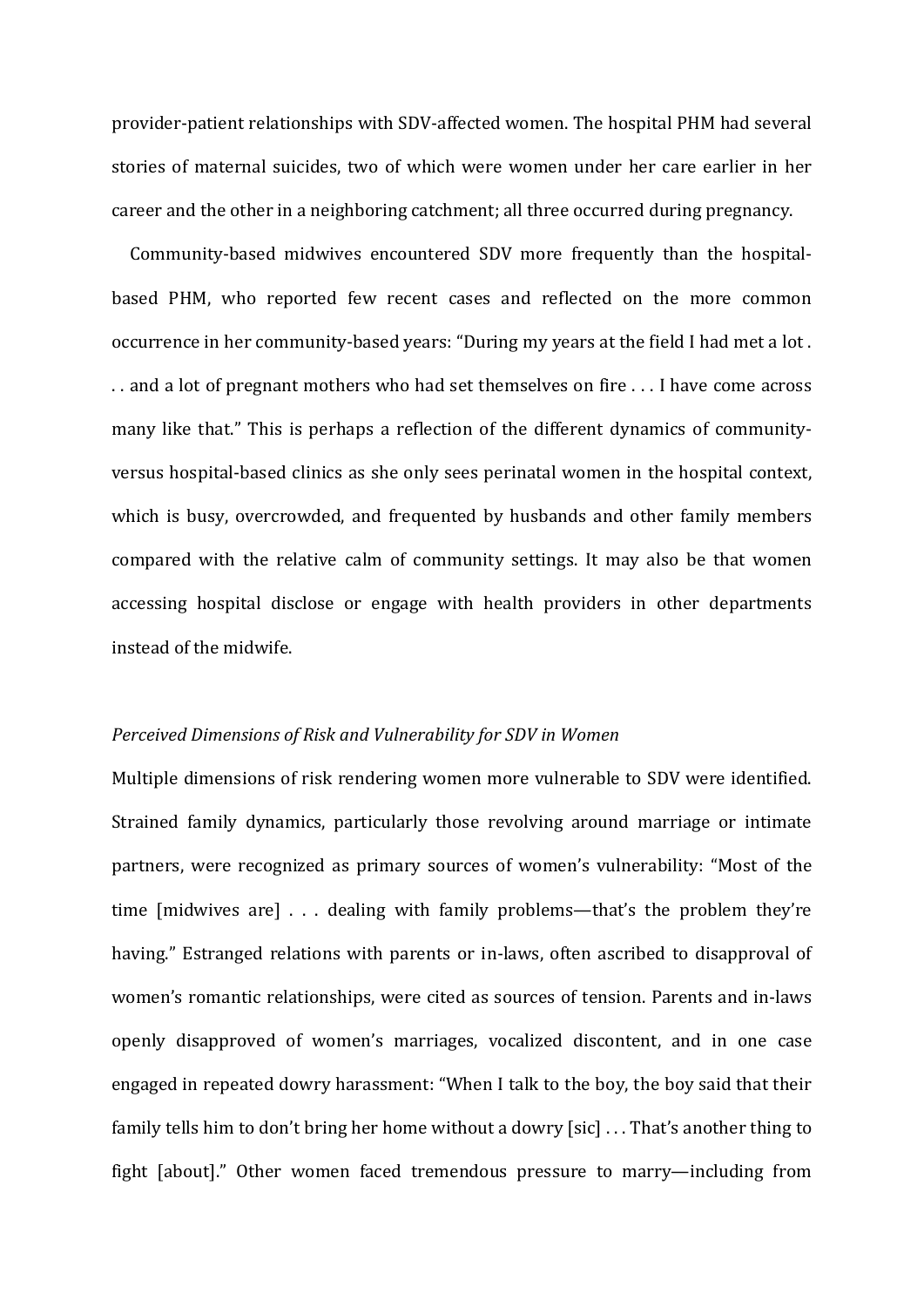midwives themselves—primarily in circumstances of nonmarital pregnancy: "The girl was unmarried [and] I had to force the boy to marry her."

Several midwives summarized women's primary risk as being "because of their husbands." Volatile relationships, violence including marital rape, and tension due, in part, to husband's jealousy or insecurity were described:

I knew a family, where the husband was not educated. Wife was well educated. The husband felt that the wife would supersede him one day because of her education . . . Some days the husband would bring swords [large knives] to cut her [harm her]. (Rural clinic midwife)

Volatility and violence were explicitly linked to men's substance abuse and both illegal drug use and alcohol abuse in men were perceived as common by midwives: "Alcoholism of the husband is . . . one of the key reasons for such behavior." Drug addiction was viewed as a particular risk for women in Gampaha, which may not be found elsewhere: "In here many women are married to men who are addicted to drugs . . . Drug addicts are high in this area so mostly their family members are more vulnerable to [these] kinds of things."

Infidelity on the part of husbands, and occasionally women themselves was seen as a common risk for subsequent SDV, and women's infidelity was attributed to preexisting tensions in the home, the husband's absence or neglect. Lack of social and familial support was the overarching feature in all midwives' experiences with women affected by SDV. Neglectful or absent husbands, loss of parents to death, migration, or disapproval over personal relationships, and abandonment by boyfriends in critical periods such as pregnancy were seen as damaging to women's well-being and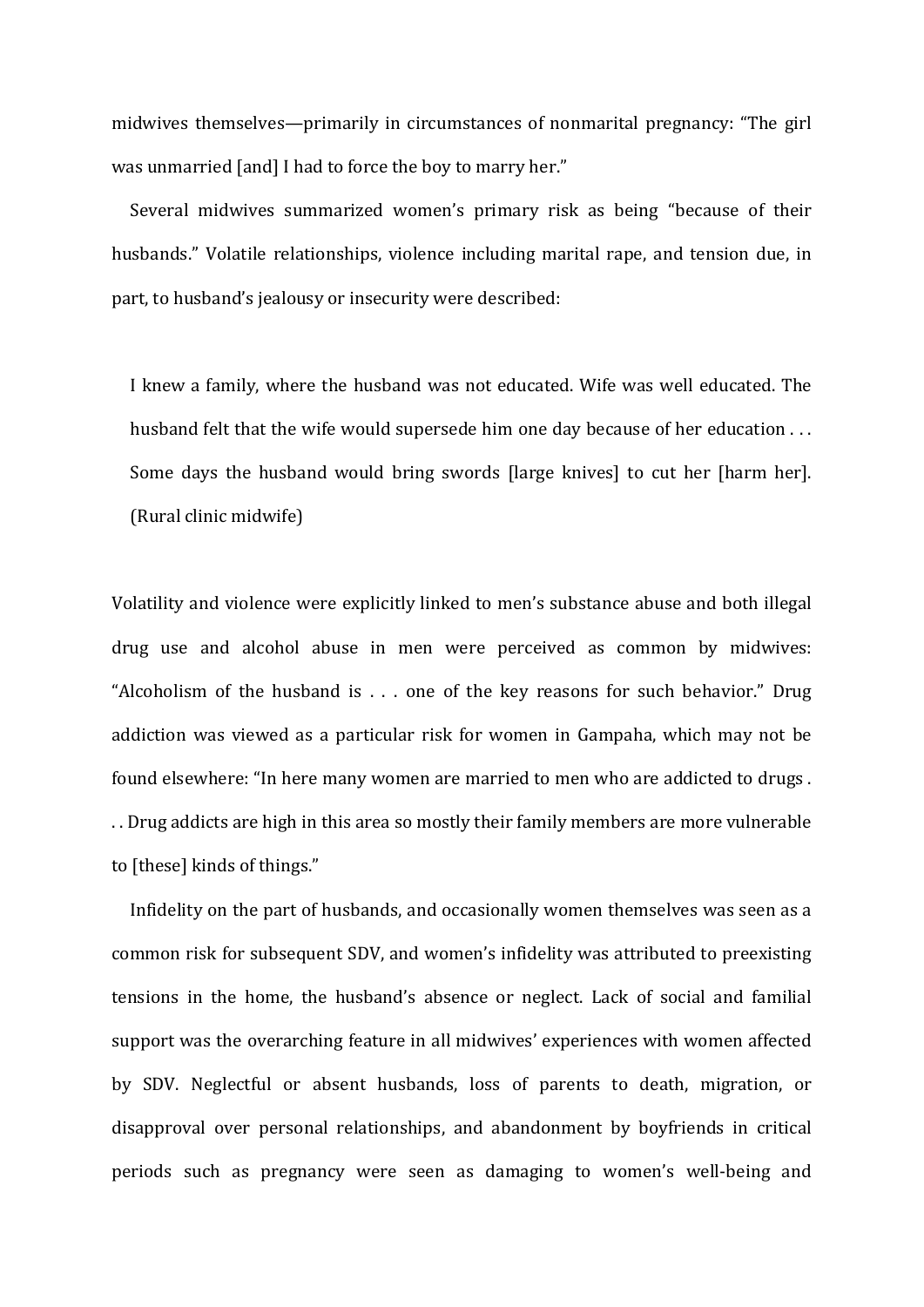contributors to women's choices to self-harm: "When they haven't anyone to help they used to do this kind of thing"; "When they get pregnant, they have no one to speak with and they commit suicide."

Women's sexual and reproductive health and rights took center stage in midwives' stories. Pressure from family to have or continue pregnancies, women's anxieties about (potential) infertility or impending motherhood, sex and pregnancy outside of marriage, and unplanned and/or unwanted pregnancies were reported by multiple midwives as contributing to women's trajectories into SDV. PHM felt married women had knowledge about avoiding pregnancy ("they have been taught"), but that unmarried or adulterous women were less able to access contraception and information from them due to stigma. Abortion is highly stigmatized and illegal in Sri Lanka save risk to a mother's life (Jordal et al., 2015), yet abortion experiences frequently featured in midwives' accounts of women's SDV as a result of premarital or extramarital pregnancies or, in one case, rape:

The mother got pregnant because of the rape . . . She said she has nothing more to do, that she wants to take her life because if she has the baby she will not be able to face anyone. (Rural clinic midwife)

PHM reported abortion as prevalent in Gampaha District, in part because of the FTZs ("Now the illegal abortions are high. . . . there are many places which [are] doing these kinds of abortions around this area"). Finally, forced sex in the context of marriage was reported by two midwives' accounts of suicidal women: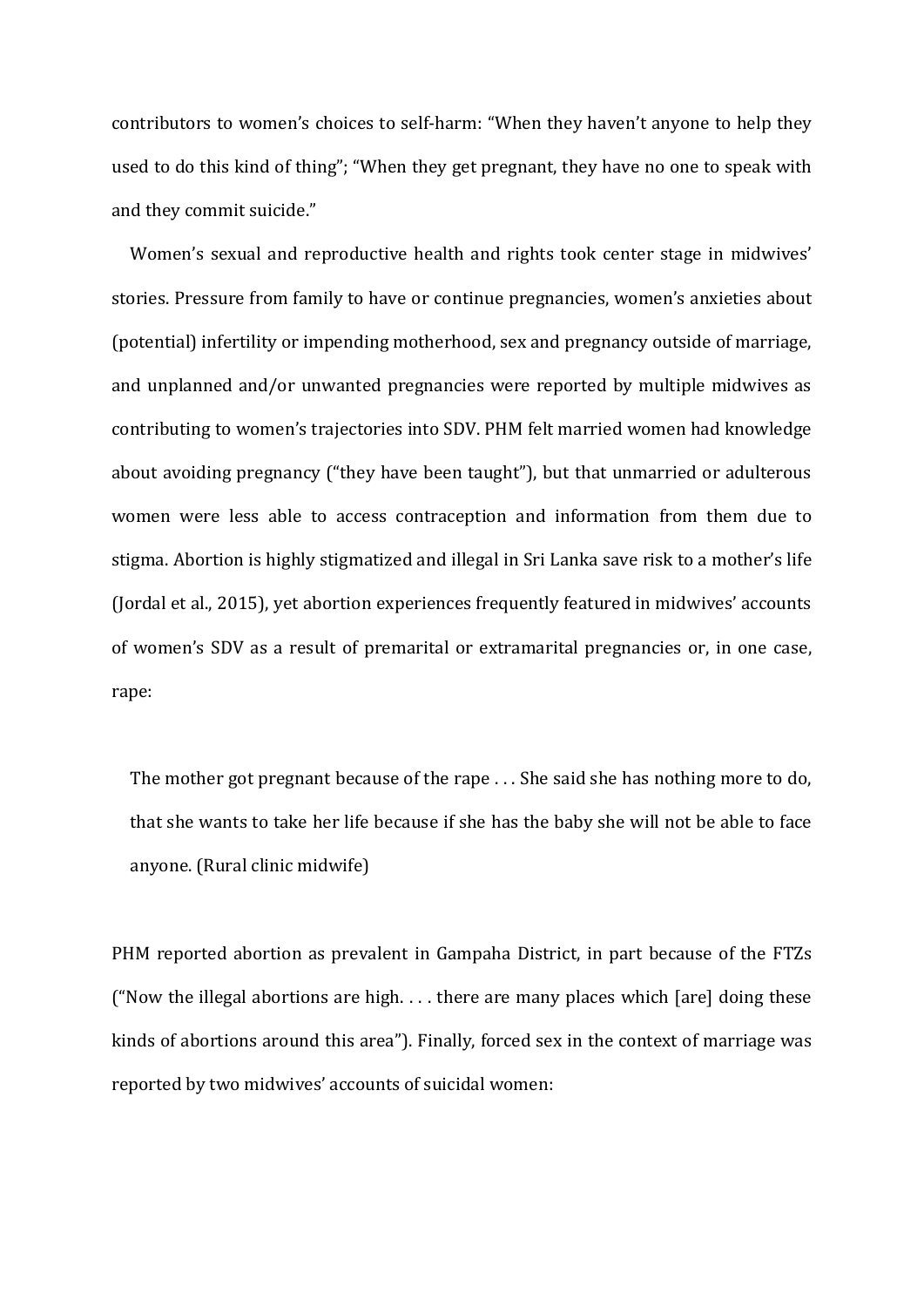He forces her to have sex with [him] unnecessarily . . . even when the children are at home he forces her to have sex with him. So because of it she is depressed and [it] makes her feel uncomfortable and she had said she wants to commit suicide. (Rural clinic midwife)

Marital rape is just one form of intimate partner violence (IPV) described by midwives, which was perceived as a significant and common precursor to women's SDV. All midwives reported experiences with self-harming women affected by IPV including sexual, physical, emotional, and financial abuses and other controlling behaviors, such as preventing women from working, restricting family contact, withholding money, and blaming women for family difficulties. IPV was viewed as both a direct and indirect risk for women's SDV. Indirectly, they reported it contributed to depression and other mental health problems in women, affected their attendance at antenatal clinics, and incited fear about the safety of pregnancies when partners were violent. Suicidal ideation was associated with these circumstances in midwives' views. Episodes of IPV were also presented as direct triggers for SDV, "so when they got [sic] abused . . . [women] try to do this kind of thing."

Mental health was raised by several midwives as a potential source of risk that could initiate or exacerbate preexisting difficulties with SDV. This was discussed in relation to women's own mental health, as well as their husbands and other family members as indirect causes of worry. PHM shared several accounts of women with preexisting psychiatric diagnoses, including perinatal women who should have been medicated, but were not consistently adhering due to lack of support and competing traditional treatments. Other examples demonstrated that midwives' perceived as-yet undiagnosed psychiatric disorders including postpartum psychosis as key in some women's SDV trajectories. Overall, however, while mental health disorders were identified in a few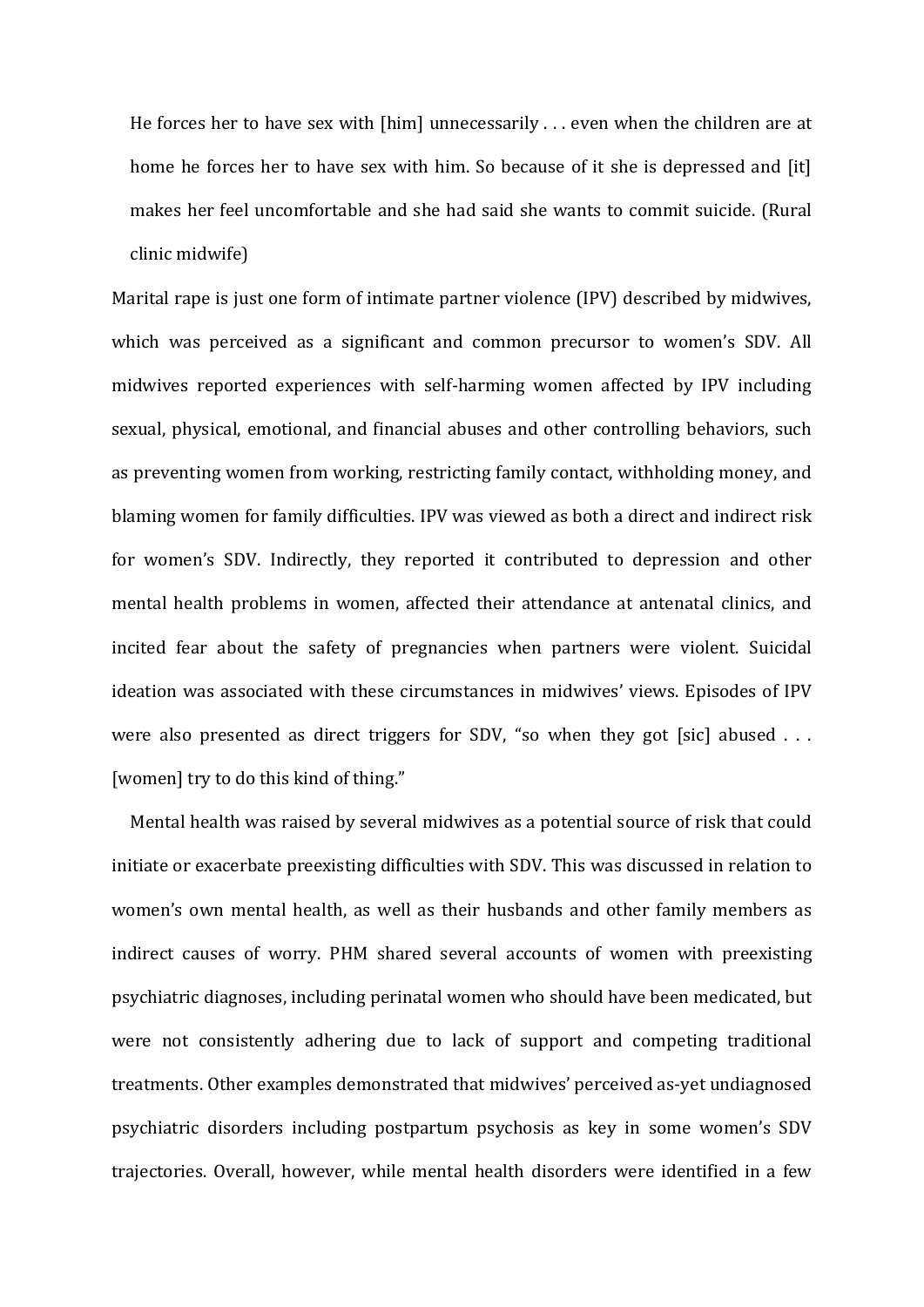cases, midwives felt their role was secondary as, "it's not mainly dependent on psychiatric disorders." Husbands' mental health could encourage women's consideration of SDV: "When I started visiting the home she said she has been facing this [husband's 'mental stress'] for a long time and now she couldn't take it anymore." Two midwives described how women's trauma and anxieties over the impact of violence on their children's mental health compounded their own thoughts of suicide.

The Gampaha context, with FTZs, and high migration within and outside of Sri Lanka, converged to construct what midwives perceived to be a risk environment not seen elsewhere in Sri Lanka: "This is a very different area due to the Free Trade Zone. All those problems arrived because of that. Here we are having [the] most migrant population." That many of the women they encountered with SDV were young and lacking in education and life experience was seen as a consequence of the female migration from rural villages to Gampaha. Youth and its presumed naïveté were presented as vulnerabilities: "When under 18, children come to work [and] they haven't any idea about the society so they are easily trapping to these problems." Separation from family, and, specifically, lack of guardianship from caring adults, rendered women susceptible to risky relationships with men, negative consequences of sex outside of marriage, exploitation, and violence. FTZ workers were perceived to be at particular risk of SDV:

Most of them are in very young age and they live in boarding places. They don't have any guardian in there. So when they got [sic] abused or got pregnant without marrying, they try to do this kind of thing. (Semi-urban and FTZ-serving clinic midwife)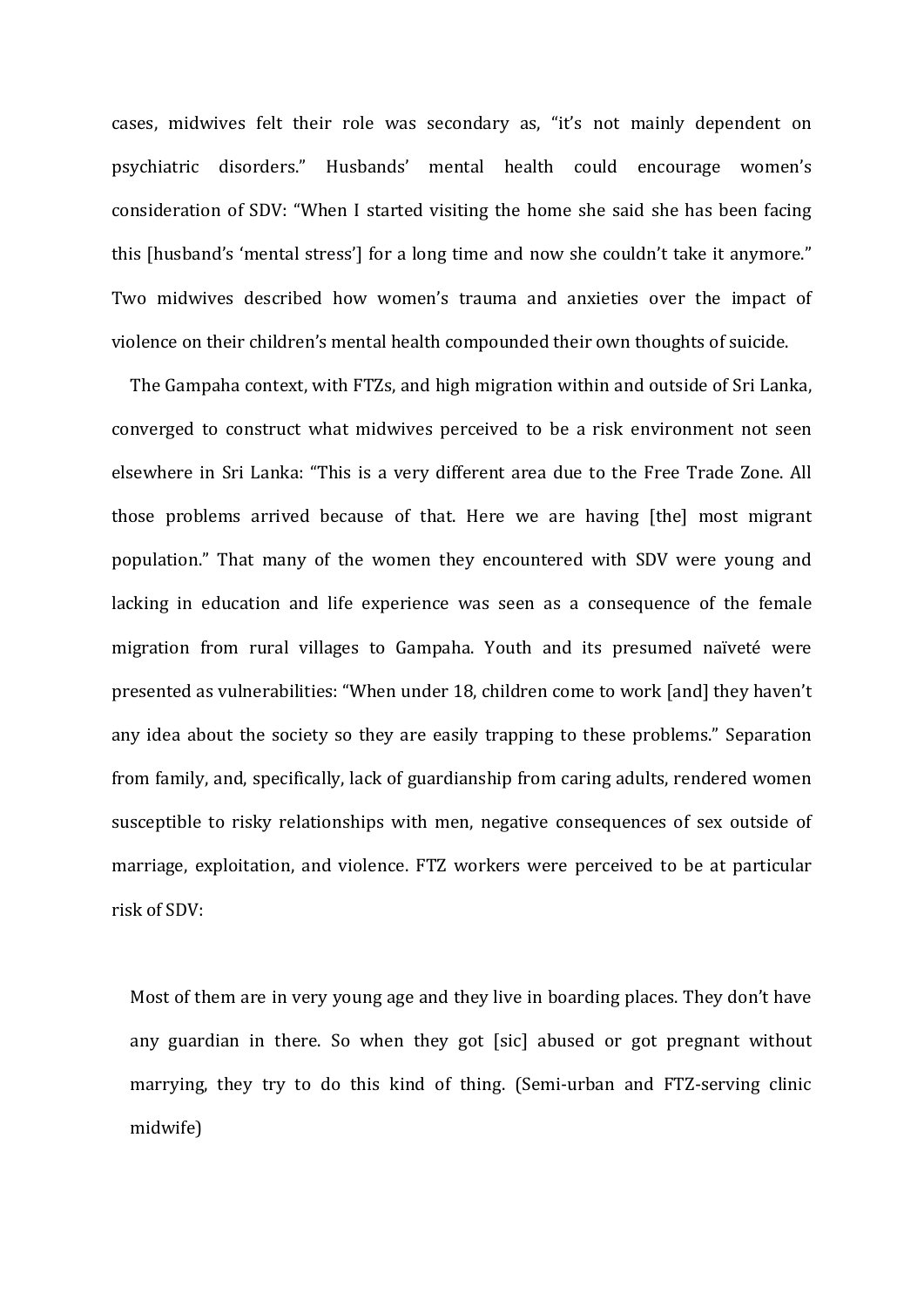The dimensions of risk noted above were, for midwives, amplified in boarding house settings. According to one clinic's midwives, the transitory nature of boarding house living attracts women from elsewhere in the country and returning from overseas who wish to hide unwanted pregnancies, contributing additional cases at "higher risk" of SDV to their services.

#### *Public Health Midwives as Arbiters of Risk*

Midwives emerged as providing a critical social role in local communities, not restricted to health, and in relation to women experiencing SDV. PHM viewed themselves as first points of contact for women in distress and as embodied sites for trusted disclosure:

Midwife is a person who is in the field and closest to the people. People share most of the stories with the midwives . . . Those issues [SDV], they start in a home. And the home is visited by a midwife. (Hospital-based midwife)

Their stories revealed many instances of help-seeking by women directly—either during clinics or home visits; other times, community or family members approached PHM to help women at risk of or experiencing SDV or PHM-initiated probing when concerns arose.

Throughout midwives' accounts, their responses to women's SDV and their circumstances were described. All of the practices were presented by midwives as having been well-intended, and midwives appeared deeply committed to reducing risk and preventing SDV. These practices, however, reveal the significance of PHM in attending to women's SDV, as they could reduce or, conversely, heighten women's vulnerability to harm. Practices that appeared to support positive outcomes for women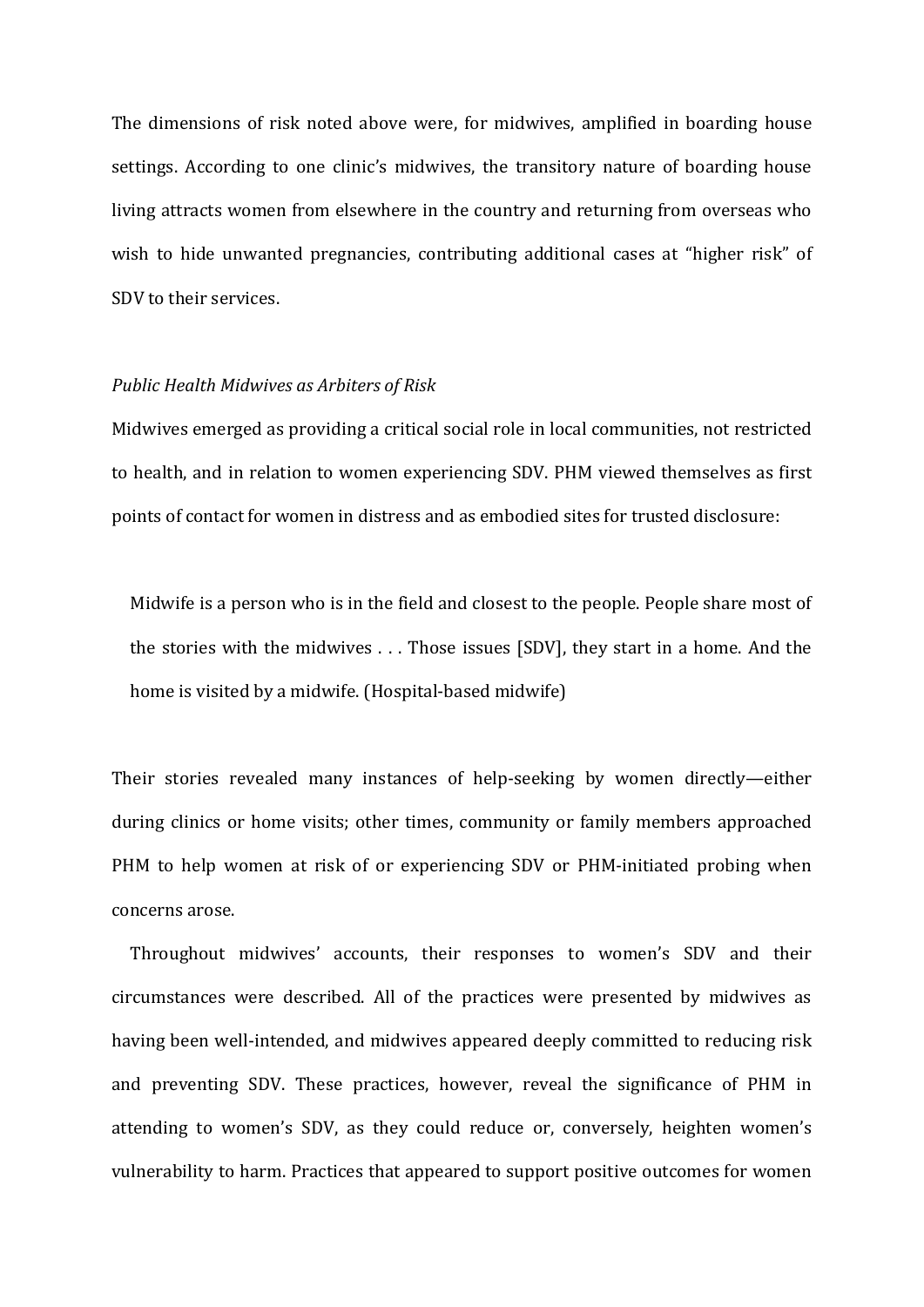included facilitating access to community health services—frequently antenatal care in the case of unplanned pregnancy—provision of health information and advice, referrals to a variety of services including psychiatric care, mothers' groups, gender-based violence, and drug rehabilitation services. These efforts were sometimes reinforced by follow-up on women's progress at the household level.

Considerable emphasis was placed on time spent talking, whether through perceived empathizing by sharing their own struggles with women, listening to women's difficulties, or facilitating family mediation and couple's counseling, albeit in informal ways as midwives are not formally tasked with this. Several PHM described this as providing "mental support." There were, however, talking practices with potentially harmful unanticipated consequences for women. A woman who had disclosed suicidal ideation due to regular forced sex by her husband was advised by her midwife to stop refusing his sexual advances. The midwife first minimized the woman's concerns by suggesting it would not happen too regularly due to the husband's occupation, and upon learning it was a nearly daily occurrence, the PHM advised cooperation on the part of the woman. This was rationalized that otherwise the husband would seek sex outside the marriage, potentially putting the family unit at risk:

She has a problem of connecting with the husband [euphemism for sex]. She also visits me to talk about this and she feels like committing suicide at times . . . She visits me and says she feels like that . . . So I explained to her, if she refuses him, he will look for another woman. And that her three children will not have a mother. I explained it to her, and said not to do it. And after that she accepted it. (Rural clinic midwife)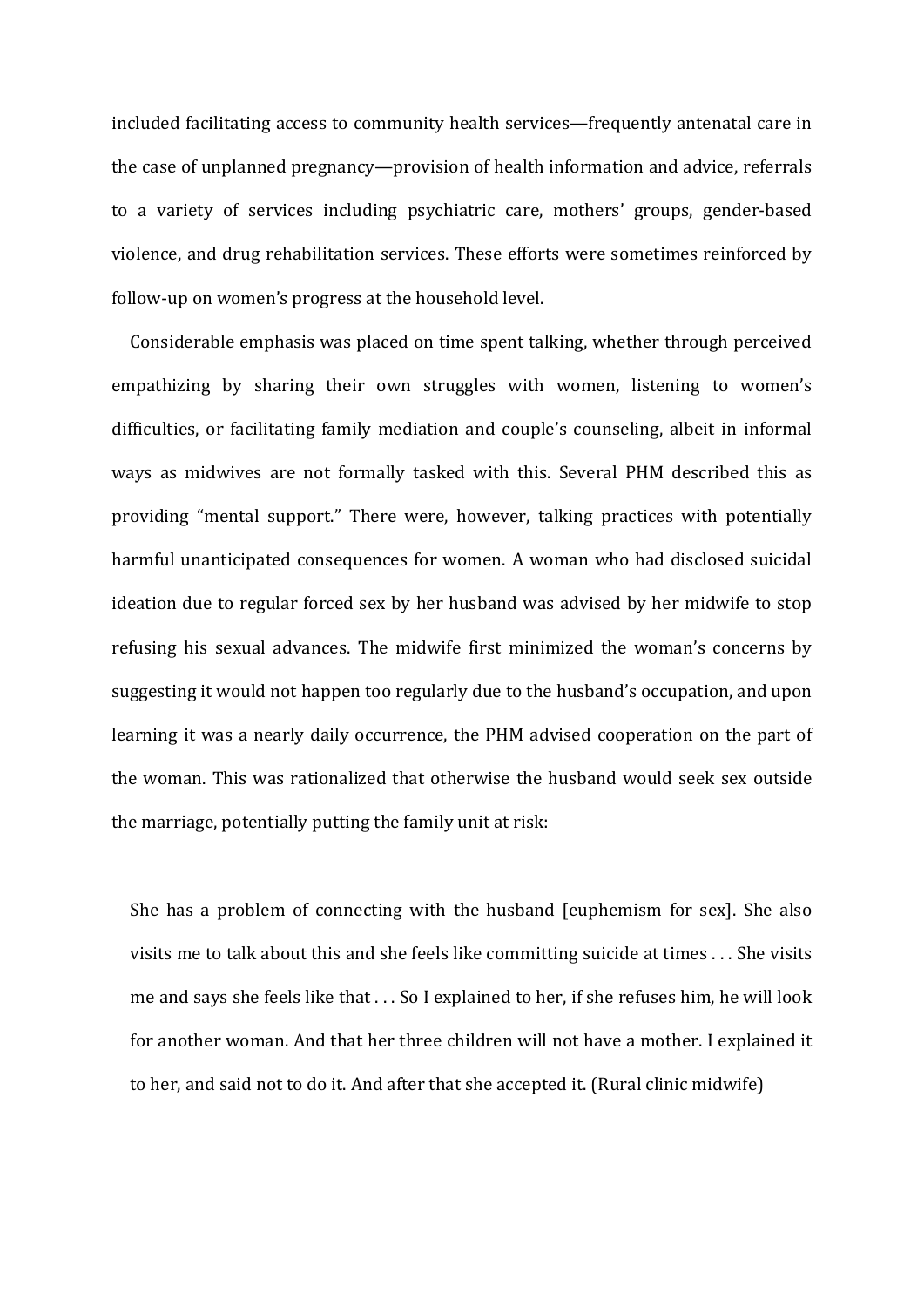Another midwife recounted the story of a young, unmarried FTZ worker who became pregnant by her violent boyfriend who was demanding an abortion. Upon finding out about the woman's situation through a retired midwife, this PHM phoned the boyfriend, impersonating a police officer, to inform him of the illegality of terminations and that should the abortion go ahead, he would be arrested. This tactic was repeated, and the midwife reported that she "forced him to marry the girl." Once married, IPV escalated, causing distress in the woman for the safety of the unborn baby. The midwife made multiple visits to the boarding house following abusive episodes:

When [I] got the news, [I] thoroughly advised to the husband by telling that if he had done something to to her, [I was] going to have the legal actions against him. Also [I] had given the counseling for the boy telling that this pregnant lady should not be [treated] like this. (Semiurban and FTZ-serving clinic midwife)

Following another fight that turned physically violent, the young woman attempted suicide by jumping into a well. Numerous examples highlighted the ethical and social complexity inherent in midwives' assessments of women's circumstances. At times, midwives appeared laden with the task of executing judgment as to how to respond to them. Keeping significant secrets such as women's infidelity, sexual assault, and unwanted pregnancy from partners and extended family was not uncommon. Their rationale for selecting particular responses seemed to be partly influenced by their perceptions of women's circumstances as blameless or transgressive and their capacities.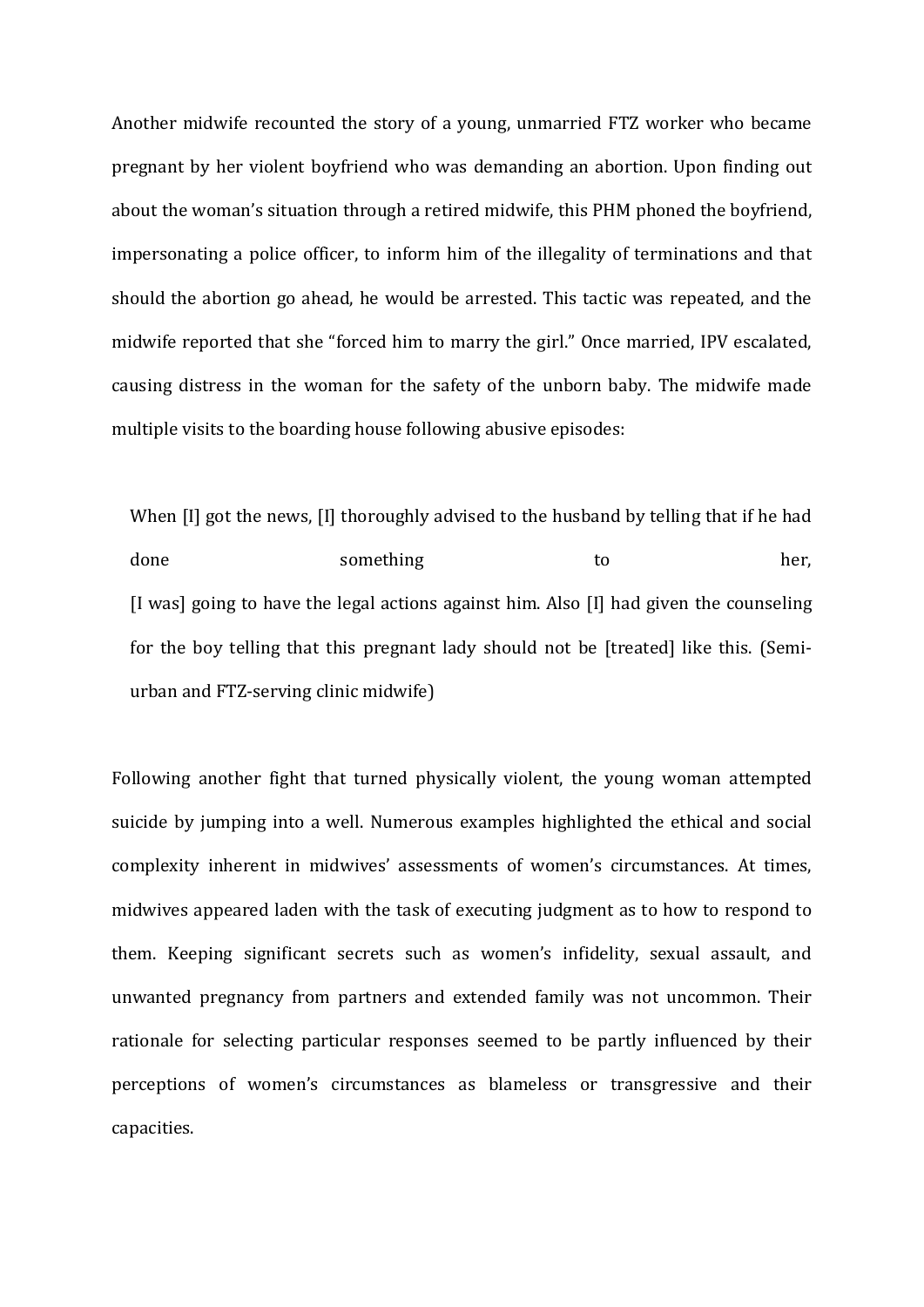#### *Representations of Women Engaging in SDV*

Two opposing representations of women emerged from midwives' narratives. Some women were described in terms that suggest victimhood—"tearful," "quiet" women deserving of care, protection, and empathy, especially if their experiences were relatable to midwives'. Included were women with psychiatric diagnoses, those experiencing IPV, sexual violence, pregnancy and childlessness, and some FTZ workers were women to be pitied. Under these circumstances, PHM expressed a commitment to alleviating their distress: "I feel sorry. A woman when she comes to a position like that, they are helpless . . . So I want to help at times like that."

At other times, women's circumstances qualified them as female transgressors of social and gender norms. These women were described as shortsighted, impulsive, lacking in coping skills, "secretive," and unable to control themselves sexually, thus, ending up in precarious situations. A lack of tolerance for life's difficulties, especially in marriage, was identified by several midwives:

Most of the time today they go for the quick decisions . . . [I] wanted to save their marriage, to protect their marriage, but most of the women . . . just want to leave their husband and meet another one. (Rural clinic midwife)

Transgressions centered on standards of motherhood and female sexuality. A lack of willingness to endure in unhappy marriages was seen to jeopardize outcomes for children, thus, breaching the "sacrificial mother" role (Hemawanna, 2003), even when a husband's behavior was deeply problematic. Sex workers were a specific subpopulation well-known to one clinic serving an FTZ, and unwanted pregnancies were common; they constituted women that were "not so much good."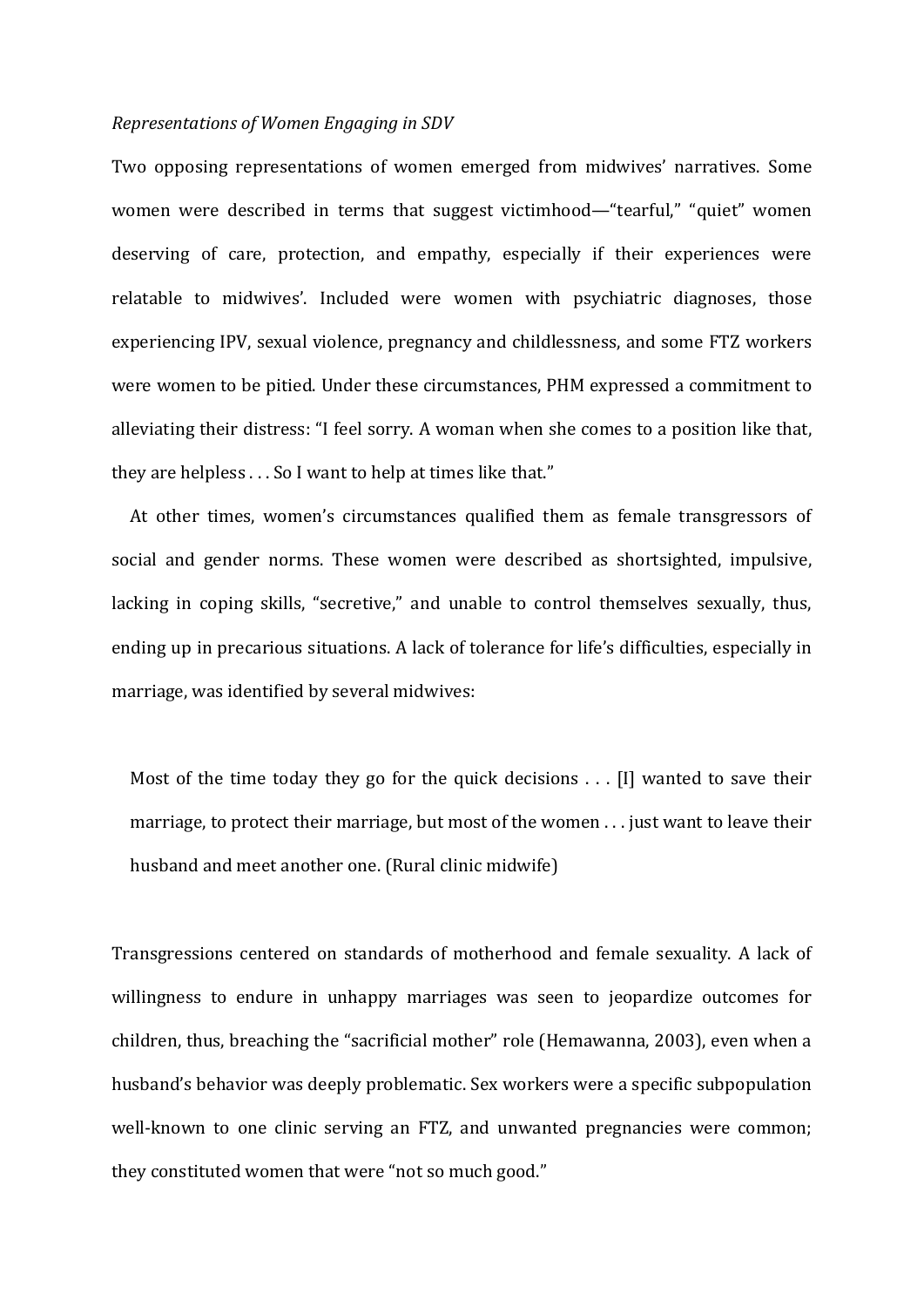Women's representations invited both empathy and disapproval for their situations and the transgressions that facilitated them. This tension was best illustrated by the story of a young, unmarried pregnant woman deemed too problematic for her family who lived in a midwife's own home for 5 months:

She just wanted to commit suicide because she couldn't cope with it [pregnancy]. Then I was also feeling really bad so I took her home . . . it was becoming an issue for my children . . . I feared that they might get influenced . . . What I did was wrong. I could have lost my job . . . I tried to take her home and support and realized I couldn't. (Hospital-based midwife)

Midwives expressed general views that SDV was morally wrong under all circumstances and religiously prohibited, and in one focus group discussion, midwives believed suicide was illegal. While accepting solutions may be difficult to identify, all PHM felt that, "every problem has a solution" and that women did not have a right to take their lives.

#### *Midwives' Perceived Capacity and Role in Responding to Women's SDV*

Midwives were asked about when they first encountered issues of SDV in women, whether they had expected this as part of their professional roles and been given any professional preparation. PHM with long service recalled attending 2-week, on-site psychiatry training in the late 1980s and early 1990s at what is now the National Institute of Mental Health. However, trainings were restricted to identifying signs of psychiatric conditions in mothers—not social and interpersonal difficulties—and none had received refresher training despite perinatal mental health evolving in the past 30 years. Younger midwives did not receive psychiatric training at all as it was reportedly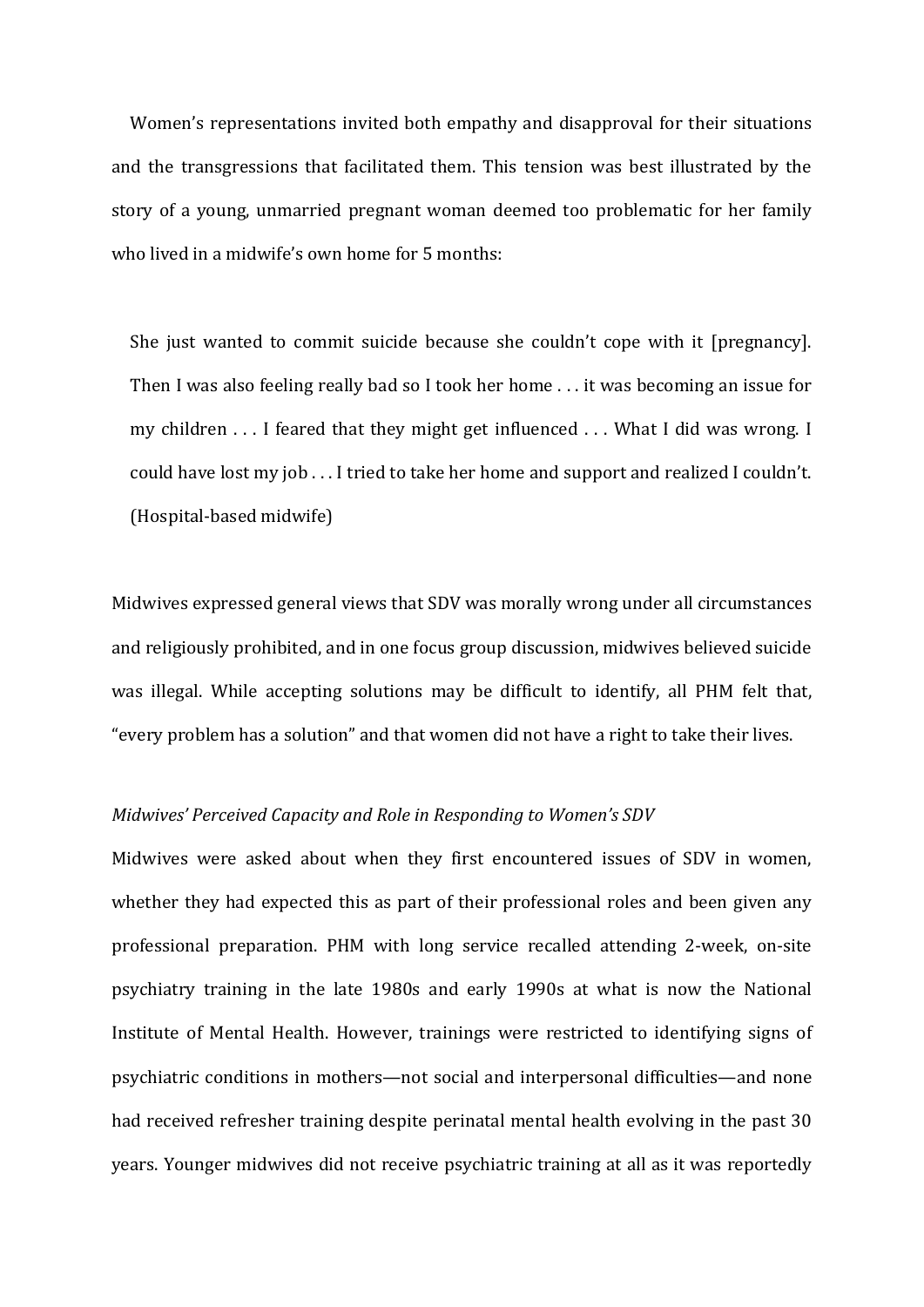cut from pre-service curriculum, and only three midwives recalled having a one-off session on IPV. Overall, PHM felt they had not received sufficient preparation to respond to SDV and the concomitant distress present in women experiencing it. Midwives had no consistent guidelines or treatment pathways to follow, resulting in reactive strategies reliant on individual midwives' judgment: "We are doing just what we think, it's not the professional way."

Additional barriers to providing optimal care and support included patient, provider, and health systems challenges such as unsupportive family members, women's resistance to certain interventions, limitations to making direct referrals extending women's care pathway, and lack of local counseling and gender-based violence services. However, the most significant barrier for most midwives was high patient load and lack of time to build rapport with women:

Our issue is that we don't have the time to spend with such people . . . And only if we can become friends with them they would open up . . . No matter what workshop we are offered, if we are limited in time then we have a problem. We like to be [in] the field to talk, to build those relationships, but we don't have that opportunity. (Urban clinic midwife)

All PHM vocalized confidence that on a number of occasions they had "saved" women's lives and "stop[ed] them from suicide." They all expressed a willingness and sense of responsibility for attending to women at risk of or experiencing SDV: "Absolutely it's our responsibility; we are directly involved [in] these kinds of matters. We do maximally what we can do." This responsibility extended beyond their duty as a midwife for some and was a source of satisfaction: "This is more than a duty. We are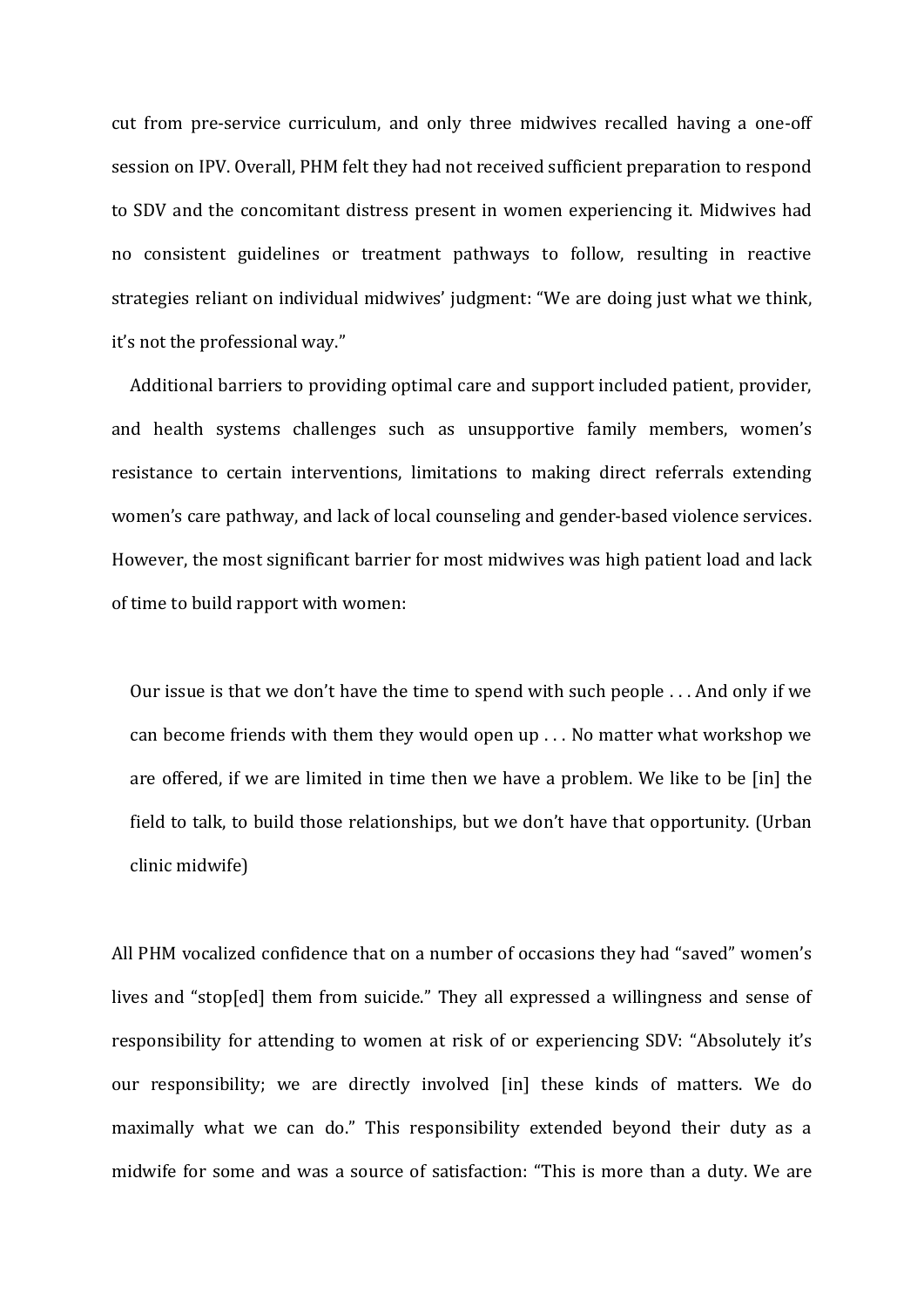having so much pleasure when someone gets solutions for their problems." For others, it was a reflection of their commitment to being a "good" Buddhist: "We want to do something good. Because if we do good in this life then in our next life it will be good." Most of the midwives believed their role was critical to prevention of SDV in women, and some expressed a woman-centered approach to reducing risk:

We must focus on her as much as possible, and get her the help. There are social service institutes even that you could get her the support she needs. We can build an environment to prevent her from self-harm. (Hospital-based midwife)

All 11 PHM felt strongly that their role deserved investment and support, to build their capacity to identify and respond to women at risk of SDV. This reasoning was based on the common perception that women's risk stemmed largely from their living environment, and that as *the* grassroots health provider, they were uniquely positioned to address SDV and its drivers. They shared numerous suggestions for capacity building, including pre- and in-service training that was both theoretical and practical on mental health, and specifically developing skills and confidence to deliver professionalized counseling as this would be more convenient for women and reduce the need for onward referral. They stressed the need for other levels of the health system to listen and engage with them, for referral systems to be improved so they could more easily track women's progress, and for adjustments to be made to allow for the critical resource of time to be more available for these time-intensive cases:

We do share these same things, but not many listen to us. With the knowledge we have, the scale of work we can do is less. It is reducing with time. Make use of us. Give us the knowledge and make use of us. (Urban clinic midwife)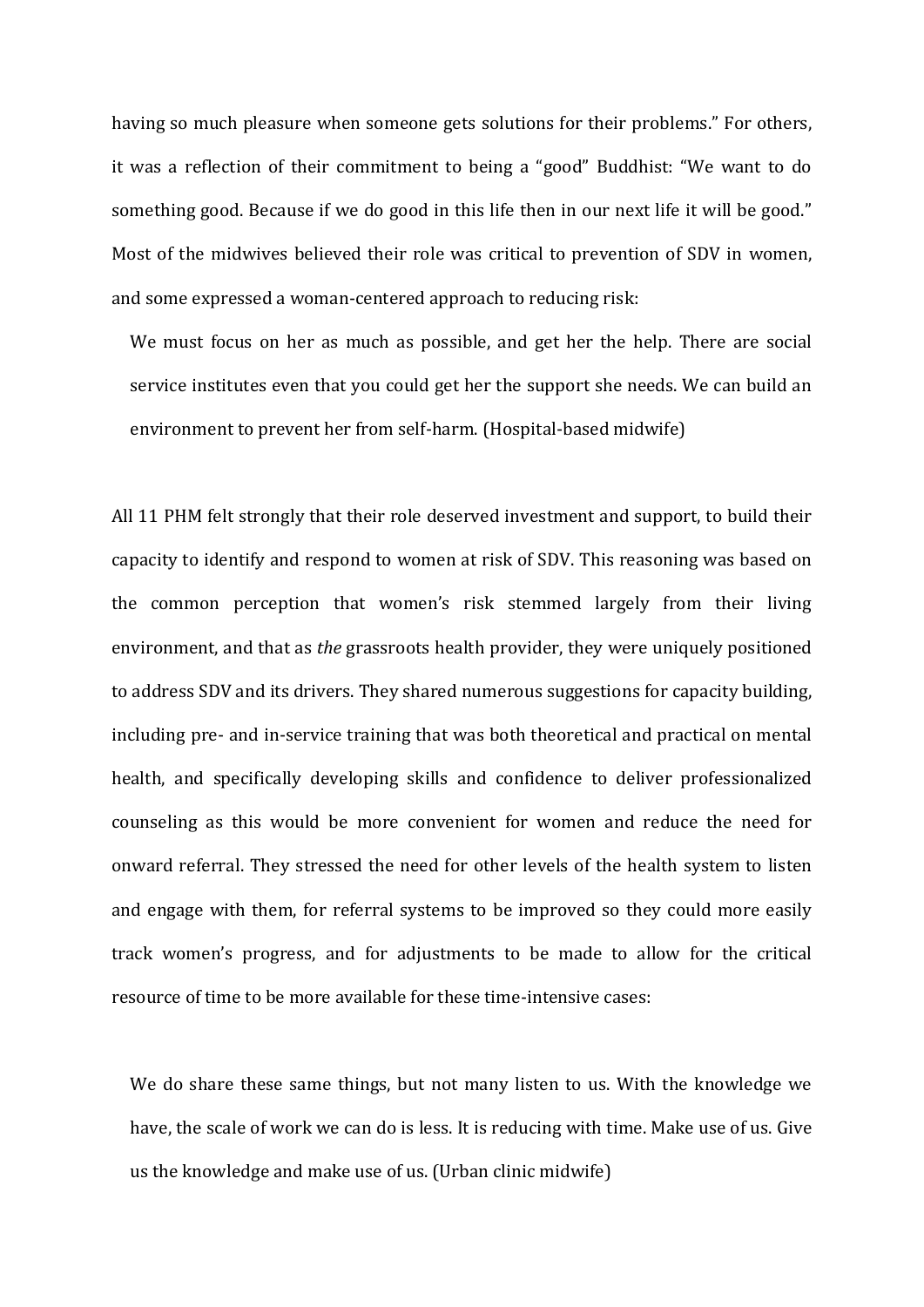#### **Discussion**

This study is the first to present midwives' experiences of working with women at risk of or engaging in self-directed violence, and considers the reasons midwives in a LMIC context respond to the phenomenon as they do. The Sri Lankan midwives who participated all had multiple encounters with SDV-affected women, who were at various life stages including, but not limited to, the perinatal period. These contacts occurred throughout their careers highlighting that, for them, SDV is not a new phenomenon. Crucially, however, and although this study was not assessing knowledge, midwives' perception that SDV is rising among women is substantiated by global evidence (WHO, 2014).

Marital and family tension and IPV were core issues perceived to engender vulnerability in women, both of which have been documented as risk factors elsewhere (WHO, 2014). In Sri Lanka, between 25% and 35% of ever-married women have experienced IPV (Guruge, Jayasuriya-Illesinghe, Gunawardena, & Perera, 2015), while only 9.2% of affected women report seeking help from public health providers including midwives in Gampaha District itself (Department of Census and Statistics & Ministry of Health, Nutrition and Indigenous Medicine, 2017a). Women's perspectives on helpseeking for IPV and possible deterrent or enabling factors to approaching midwives in this context such as fear or assurance of nonjudgmental support are needed (Ivany et al., 2018). Evidence on prevalence, forms, and help-seeking for IPV among unmarried women is lacking, however, one recent study of both married and unmarried pregnant women in Gampaha District found nearly 54% experienced at least one form of IPV in their most recent partnership (Palfreyman, 2018). Women's sexual and reproductive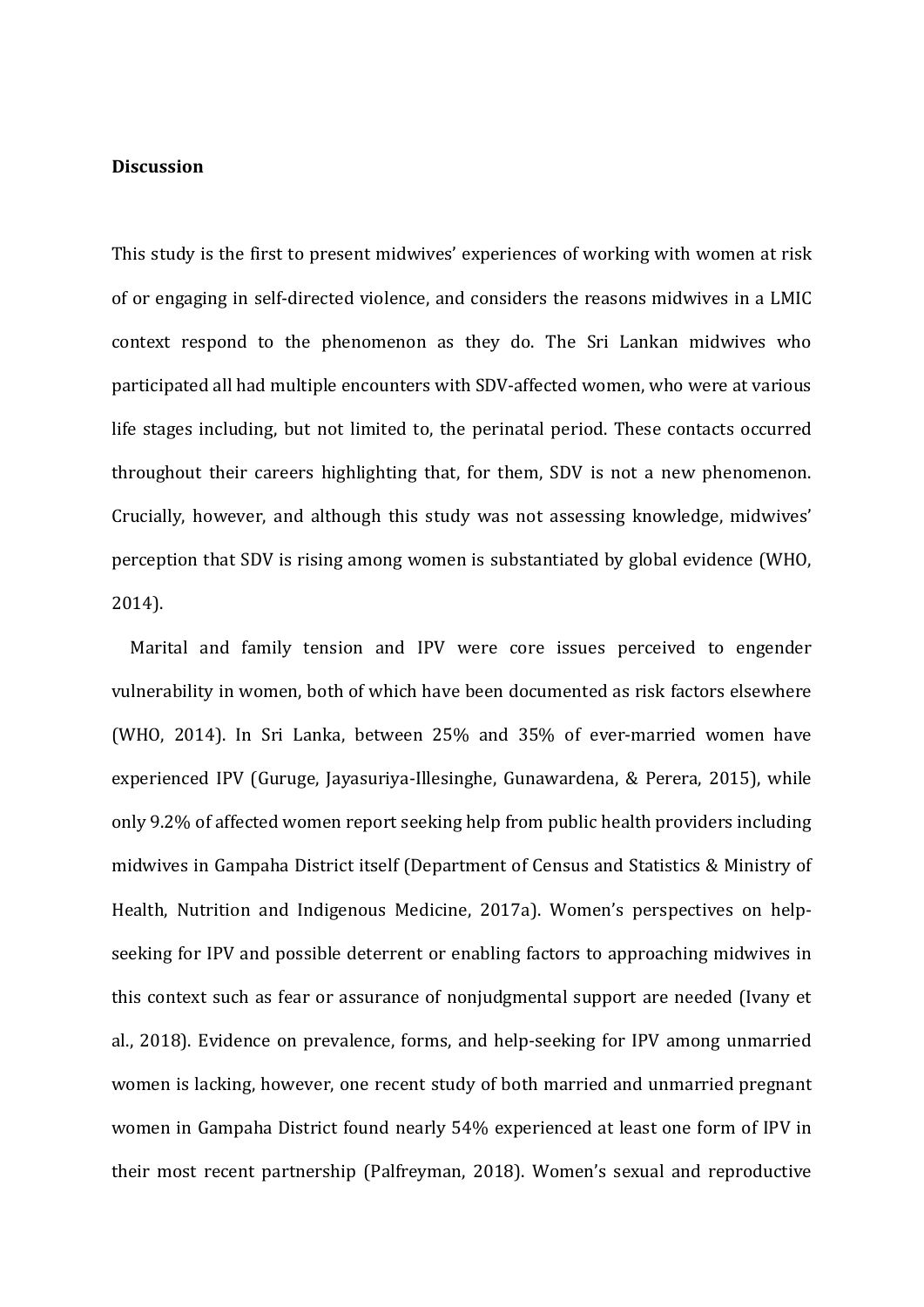health and rights appeared central to vulnerability in midwives' narratives, including impacts of (marital) rape, motherhood status, unwanted pregnancy, and abortion. Although these issues are common to the lives of women globally, they have received scant attention in SDV research and prevention efforts. This study reiterates the importance of exploring SDV with a gender perspective to ensure critical dimensions of risk are not overlooked or minimized. While psychiatric disorders were recognized as risks in certain cases, midwives perceived them as rare and secondary to women's social circumstances, challenging the global- and perinatal mental health movements' framing of SDV as a mental health issue (McCauley et al., 2011; WHO, 2014). According to these midwives, overemphasizing the role of mental disorders would risk missing the most vulnerable of women, and not offer appropriate solutions. While screening for common mental disorders is encouraged for perinatal women by midwives in certain HIC (McCauley et al., 2011), this study suggests more comprehensive assessment of psychosocial issues—including IPV—is warranted (Jayatilleke et al., 2015; Palfreyman, 2018), and should not be confined to perinatal women only.

Community-based PHM are essential social actors in responding to women experiencing SDV. Seemingly trusted as early ports of call by families, community members, and women themselves, responding to SDV is an addition to the already extensive list of issues for which they are formally responsible (Jayatilleke et al., 2015). The nature of their responses demonstrates a position of influence that could mitigate or worsen women's outcomes.

Their responses were, in part, shaped by their capacities in terms of knowledge, skills, relevant training, awareness of, and confidence in utilizing referral mechanisms and social and health services. None of the midwives felt sufficiently knowledgeable or prepared to professionally address SDV, nor potentially related issues of mental health,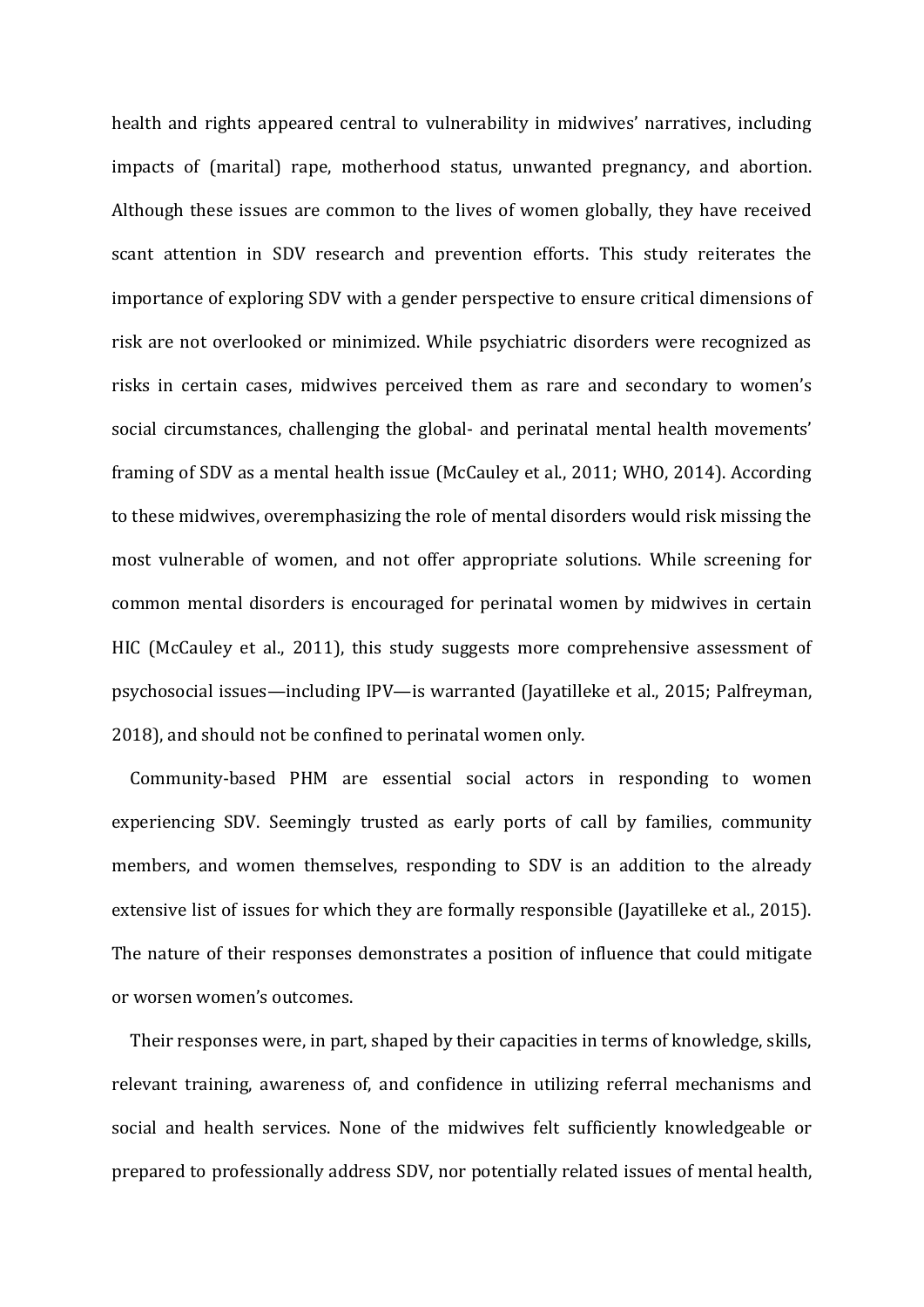and there are no government-issued guidelines facilitating clear and consistent health system- and provider-level responses to SDV. While their duties include screening postnatal women for depression—a step toward formalizing mental health in their role—this is rarely implemented (Agampodi et al., 2014). In practice, this means midwives relied on their own judgment or that of other midwives in seeking appropriate solutions. Recognizing the potential of midwives to respond to women's SDV and prevent its escalation to higher levels of the health system, as has recently begun in some HIC (Holland, 2018), LMIC may consider investing in specialized training and development of complementary guidelines suited to their context. Models from HIC such as introducing a dedicated mental health midwife role into each local health area may offer inspiration (Holland, 2018). Existing training packages for PHM on IPV were successfully piloted in Sri Lanka, and, although they have stalled in their scale-up, they may offer a blueprint from which to broaden training to cover women's SDV (Jayatilleke et al., 2015). As IPV and SDV are intimately linked in this context, this study underscores the importance of following-through on promising interventions. Midwives stressed, however, that without the resource of time, additional trainings would do little to facilitate their care for women at risk of self-harm.

Perhaps more influential to midwives' responses than structural capacities, however, were their perceptions of the extent to which women experiencing SDV achieved or transgressed "respectable womanhood." Ideals of respectable womanhood in Sri Lanka reflect a hybrid Victorian Buddhism prizing qualities of, "shyness, naivety, docility, helplessness and chastity, virginity" (Jordal et al., 2015, p. 2) and ignorance of sexual knowledge until marriage, against which all women are measured (Hemawanna, 2003). The concept of "shame-fear" (*lajja-baya*) is well recognized in Sri Lankan culture as a necessary and beneficial virtue into which all women should be socialized from a young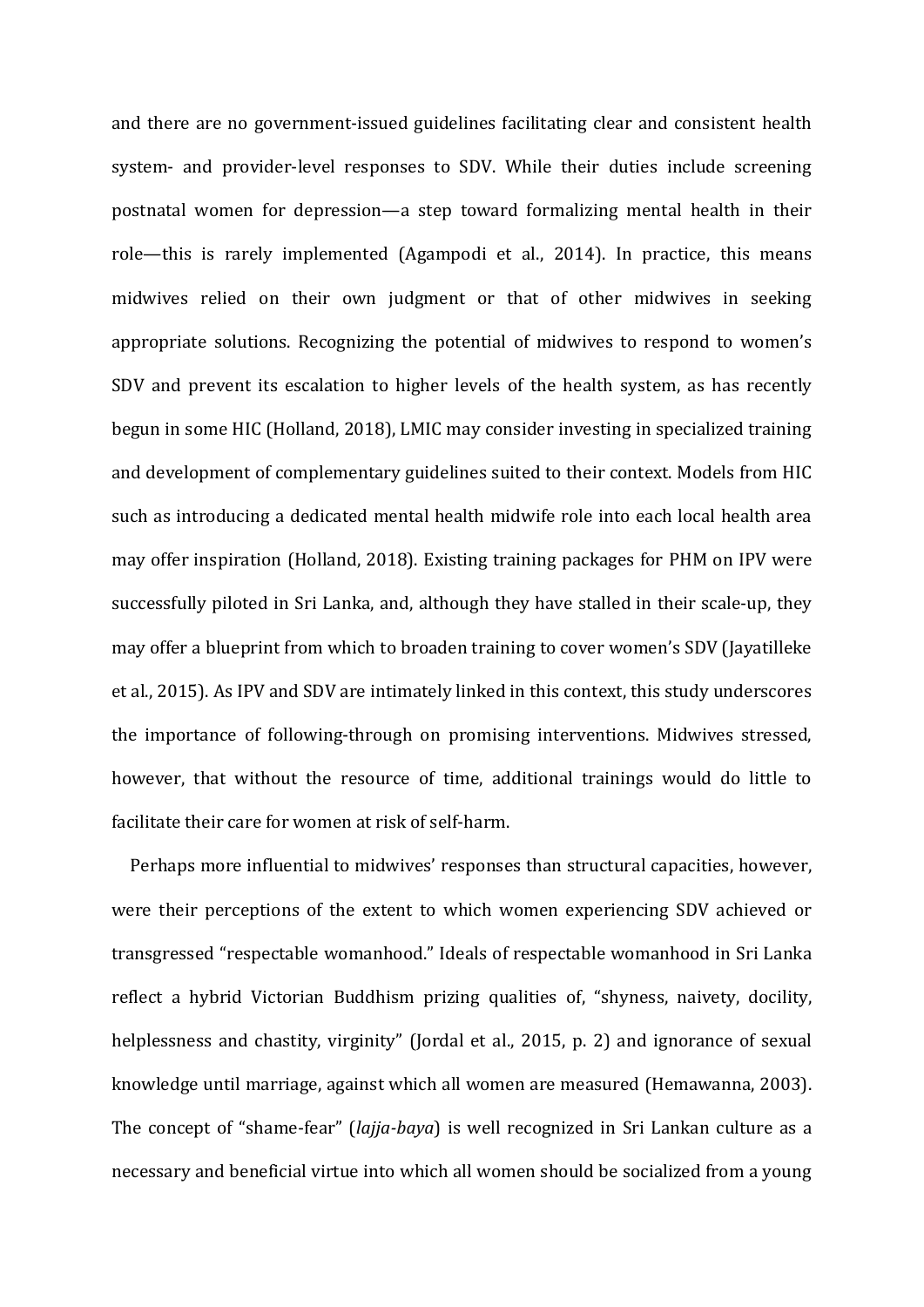age, encouraging obedience (Jordal et al., 2015). Transgressions such as premarital or extramarital sex, pregnancy outside marriage, disregard for parents' marriage preferences, and sex work are heavily stigmatized, subject to social ridicule, and call into question a woman's morality (Hemawanna, 2003).

This moral burden is amplified for rural women charged with preserving tradition, thus, those migrating to the FTZs who are subsequently socialized into new "urban" lifestyles are seen as particularly shameful in their transgressions, transitioning "from innocent to disrespectable" (Jordal et al., 2015, p. 6). For midwives, the FTZs epitomized all that renders women vulnerable to self-directed violence. Midwives' reflected that women in the FTZs were faced with an almost impossible task of performing the role of both urban worker and village girl simultaneously, and that their vulnerability and resultant SDV was a consequence of the "freedom" and lack of supervision of urban life. PHM endorsed the popular social perception that FTZs are sites of "cultural decay," and portrayed women as deserving of pity, disapproval, or both depending on the degree to which PHM appeared to believe women deployed agency in creating their transgressive circumstances (Hemawanna, 2003).

Health providers, including midwives, must constantly navigate and manage the cultural expectations and pressures of their roles, institutions, and that of the external societies from which they and their patients originate. Previous research has observed this challenge among maternal health specialists as well as those providing treatment for SDV in hospital-based settings in LMIC (Mselle et al., 2017; Senarathna, Hunter, Dawson, & Dibley, 2013). Midwives, being female, have all been socialized into the same cultural and gender norms as the women they described, with a powerful internalized sense of what it is to be a respectable woman in Sri Lanka. Tasked with performing "respectability" themselves, their responses to women's circumstances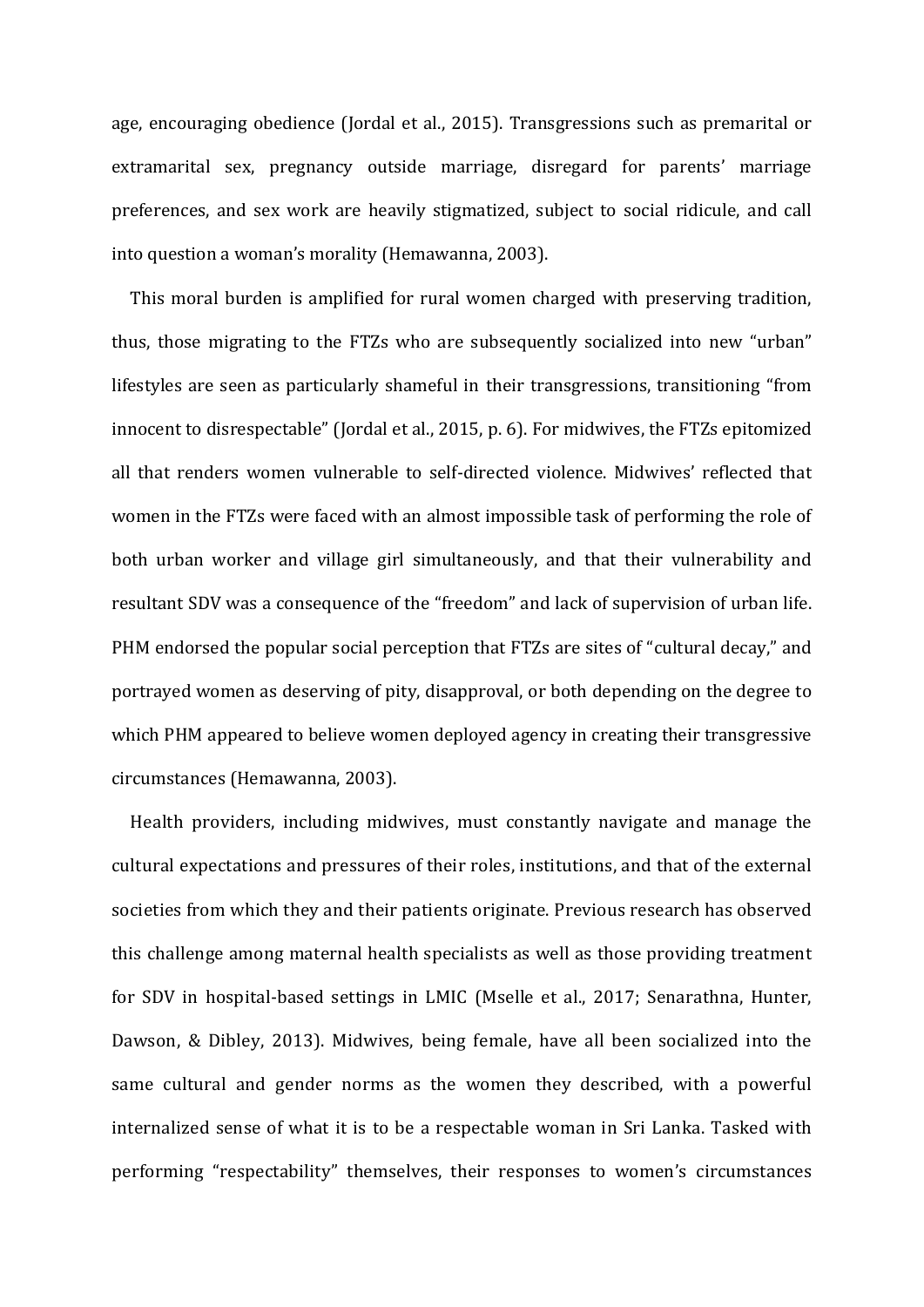were shaped. PHM are the ultimate stewards for Sri Lankan women into acceptable sexuality, as their professionally sanctioned duty is to support women transitioning into marriage and the cultural expectation to become a wife and mother. When faced with women experiencing SDV, midwives assessed women's circumstances, and arbitrated risk based on the solution that would best support a woman's ability to achieve or maintain respectability. Reinforcing the role of "sacrificial wife/mother" meant midwives sometimes heightened women's vulnerability rather than minimizing it (Hemawanna, 2003). This was most vivid in the accounts of instructing women to tolerate forced sex by a husband as this was preferable to his infidelity, and pressuring marriage to a known perpetrator of IPV because unmarried motherhood would have been worse than spousal abuse. At other times, their responses buoyed women's agency to find acceptable solutions that did not appear to compromise safety.

#### **Conclusion**

Although this study does not include the direct insights of women experiencing SDV in this context, it reveals PHM to be critical in the identification of and response to SDV in women. As a qualitative study, it recognizes the findings are connected to the study context and does not presuppose the same experiences would be observed among all PHM operating in Sri Lanka (Carminati, 2018). Further research in other parts of the country would, therefore, contribute to an evidence base on midwives' role and potential in addressing the growing phenomenon of SDV among women in Sri Lanka. Their proximity to communities, trustworthiness as sites of disclosure, and respectability as women and guardians of ideal womanhood in Sri Lankan society, PHM occupy a powerful position in the health system through which to alleviate or reinforce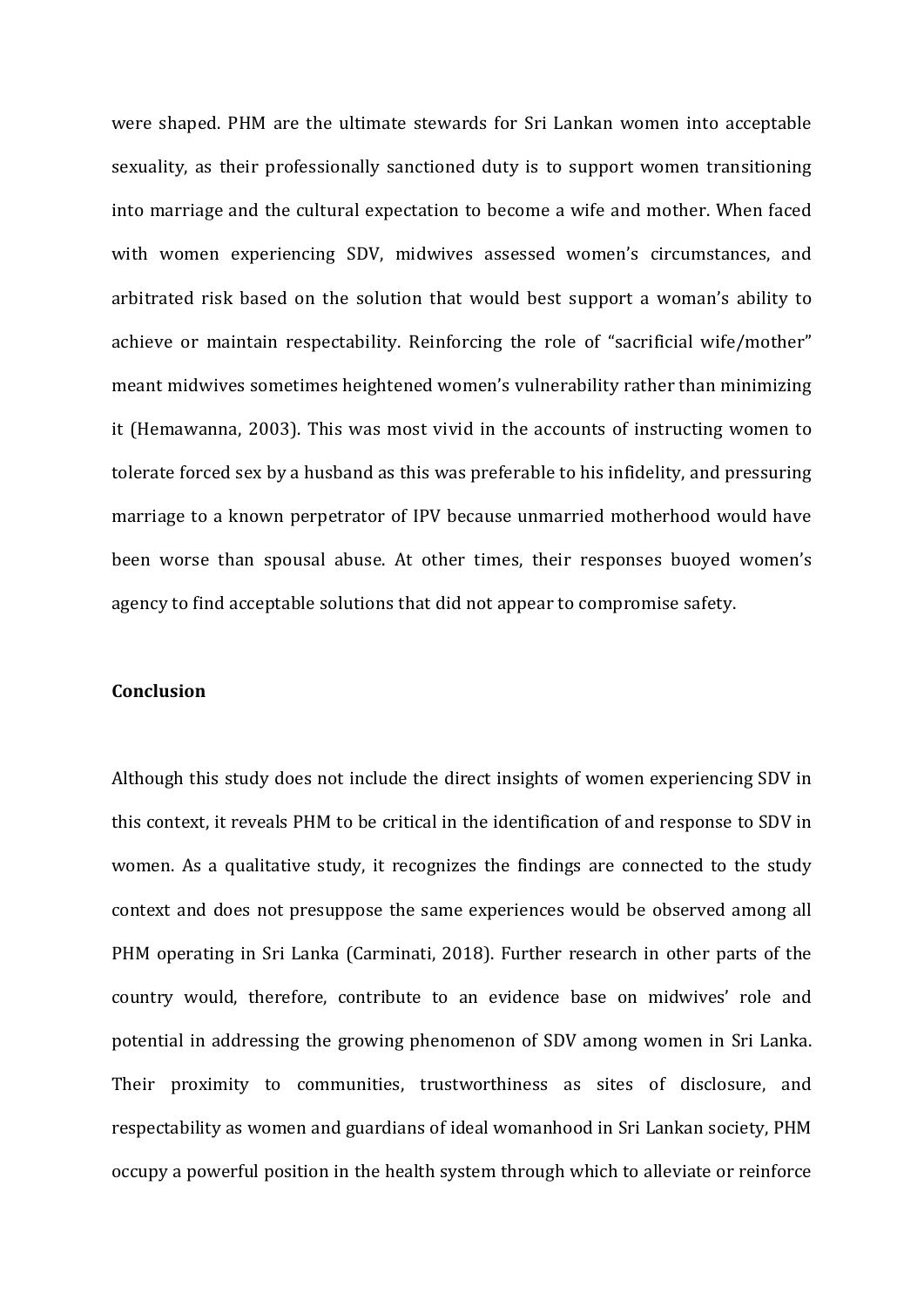women's risk to SDV. The midwives in this study vocalized a deep commitment to supporting women in their distress, and a confidence that with the right training and systemic support, they would be able to provide a health system's response for women that, to date, has not been considered or prioritized. Yet, as actors embedded in their communities and socialized into local cultural norms, any such capacity building must take into account the context within which PHM make decisions and offer contextspecific guidance that strives to facilitate the agency and safety of women affected by SDV.

#### **Acknowledgments**

Sincerest thanks to Chamilya Perera and Piumi Managoda for their outstanding support as research assistants. My gratitude to the midwives who gave generously of their time and to the regional director of Health Services and Medical Officers—Maternal and Child Health, Gampaha District for their guidance. Finally, sincerest thanks for the institutional and practical support of the University of Kelaniya's Faculty of Medicine and, particularly, Professors Nilanthi de Silva and Anuruddhi Edirisinghe.

#### **Declaration of Conflicting Interests**

The author declared no potential conflicts of interest with respect to the research, authorship, and/or publication of this article.

#### **Funding**

The author disclosed receipt of the following financial support for the research, authorship, and/or publication of this article: This work was supported by the UK Economic and Social Research Council.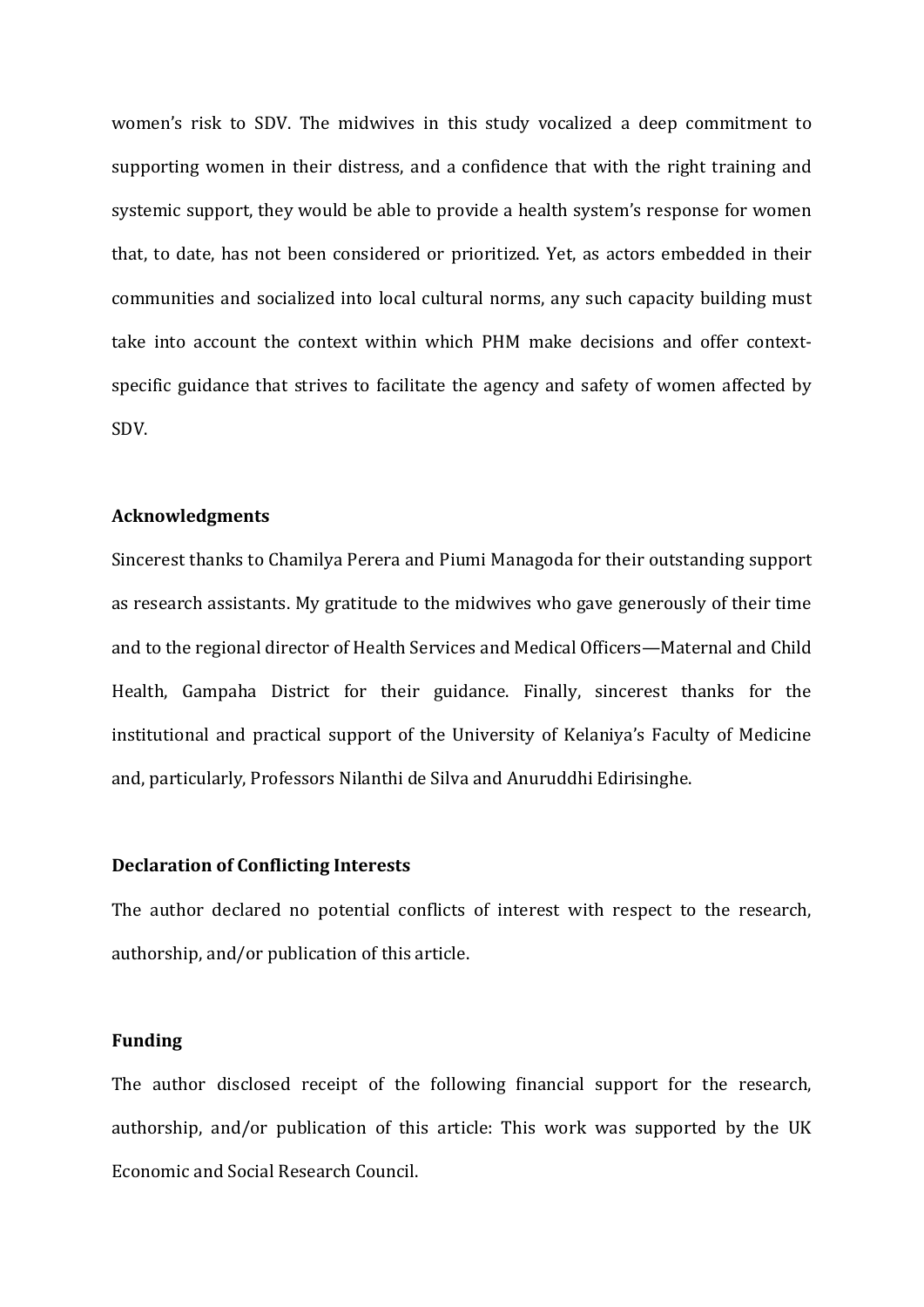#### **ORCID iD**

Alexis Palfreyman lottps://orcid.org/0000-0001-9248-4142

#### **References**

- Agampodi, S., Wickramage, K., Agampodi, T., Thennakoon, U., Jayathilaka, N., Karunarathna, D., & Alagiyawanna, S. (2014). Maternal mortality revisited: The application of the new ICD-MM classification system in reference to maternal deaths in Sri Lanka. *Reproductive Health, 11*(1), 17. doi:10.1186/1742-4755-11-17
- Anderson, M., & Standen, P. J. (2007). Attitudes towards suicide among nurses and doctors working with children and young people who self-harm. *Journal of Psychiatric and Mental Health Nursing, 14*, 470–477. doi:10.1111/ j.1365-2850.2007.01106.x
- Braun, V., & Clarke, V. (2006). Using thematic analysis in psychology. *Qualitative Research in Psychology, 3*, 77–101. doi:10.1191/1478088706qp063oa
- Brunero, S., Smith, J., Bates, E., & Fairbrother, G. (2008). Health professionals' attitudes towards suicide prevention initiatives. *Journal of Psychiatric and Mental Health Nursing, 15*, 588–594. doi:10.1111/j.1365-2850.2008.01278.x
- Carminati, L. (2018). Generalizability in qualitative research: A tale of two traditions. *Qualitative Health Research, 28*, 2094–2101. doi:10.1177/1049732318788379
- Crosby, A. E., Ortega, L., & Melanson, C. (2011). *Self-directed violence surveillance: Uniform definitions and recommended data elements: Version 1.0*. Atlanta, GA: Centers for Disease Control and Prevention, National Center for Injury Prevention and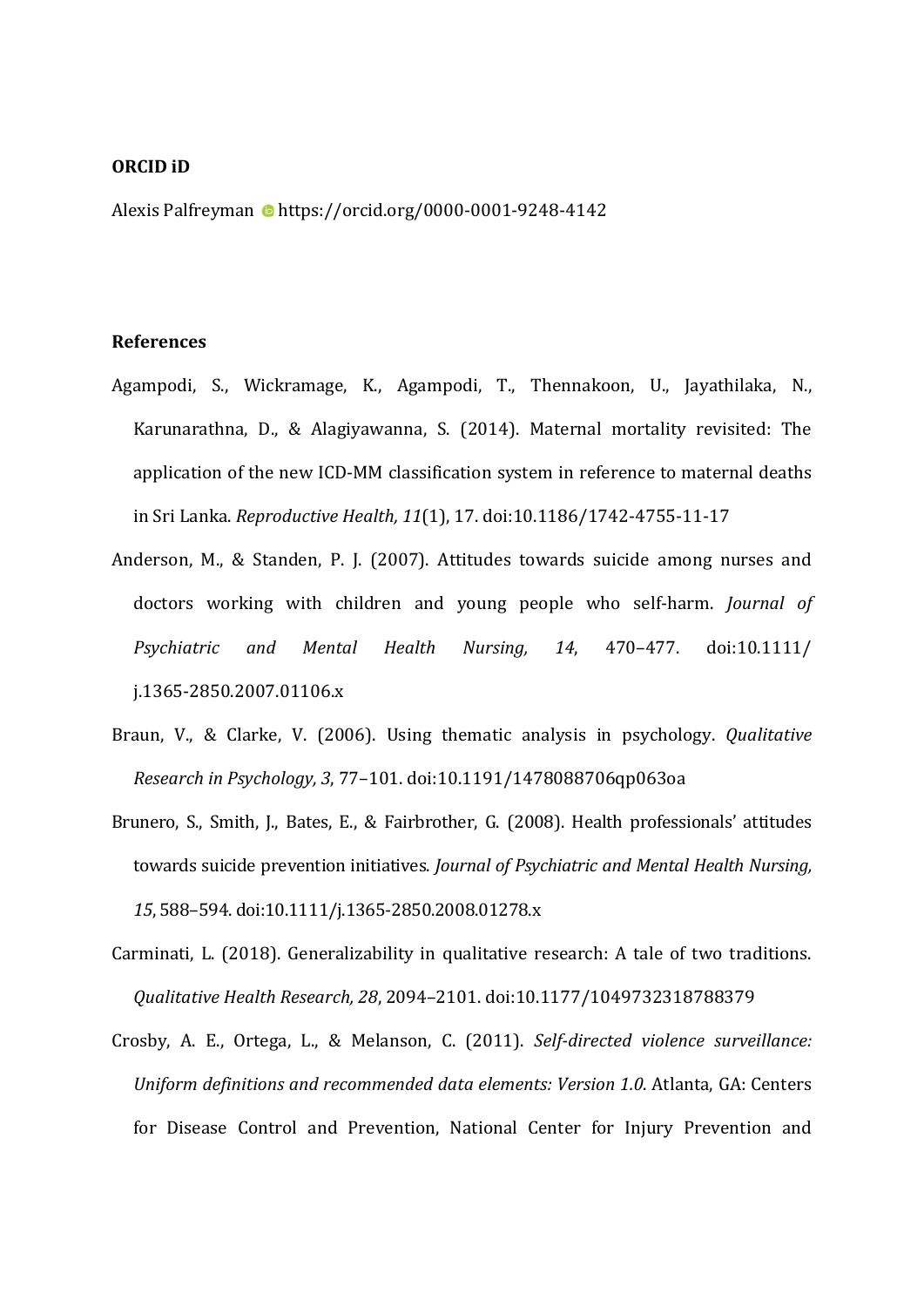Control. Retrieved from https://www.cdc.gov/violenceprevention/pdf/Self-Directed-Violence-a.pdf

- Department of Census and Statistics & Ministry of Health, Nutrition and Indigenous Medicine. (2017a). *Domestic violence from intimate partner: Sri Lanka Demographic and Health Survey, 2016*. Retrieved from http://www.statistics.gov.lk/page.asp?page=Health
- Department of Census and Statistics & Ministry of Health, Nutrition and Indigenous Medicine. (2017b). *Non communicable diseases, mental illnesses, suicides, smoking and drug consumption: Sri Lanka Demographic and Health Survey, 2016*. Retrieved from http://www.statistics.gov.lk/page.asp?page=Health
- Family Health Bureau. (2018). *National Statistics*. Retrieved from http://fhb.health.gov.lk/web/index.php?option=com\_statistics&view=islandwideallresu lt&Itemid=134&lang=en
- Frey, L., Fulginiti, A., Lezine, D., & Cerel, J. (2018). The decision-making process for disclosing suicidal ideation and behavior to family and friends. *Family Relations, 67*, 414–427. doi:10.1111/fare.12315
- Fuhr, D., Calvert, C., Ronsmans, C., Chandra, P., Sikander, S., de Silva, M., & Patel, V. (2014). Contribution of suicide and injuries to pregnancy-related mortality in lowincome and middle-income countries: A systematic review and meta-analysis. *The*  Lancet Psychiatry, *1*, 213–225. doi:10.1016/S2215-0366(14)70282-2
- Ghasemi, P., Shaghaghi, A., & Allahverdipour, H. (2015). Measurement scales of suicidal ideation and attitudes: A systematic review article. *Health Promotion Perspectives, 5*, 156–168. doi:10.15171/hpp.2015.019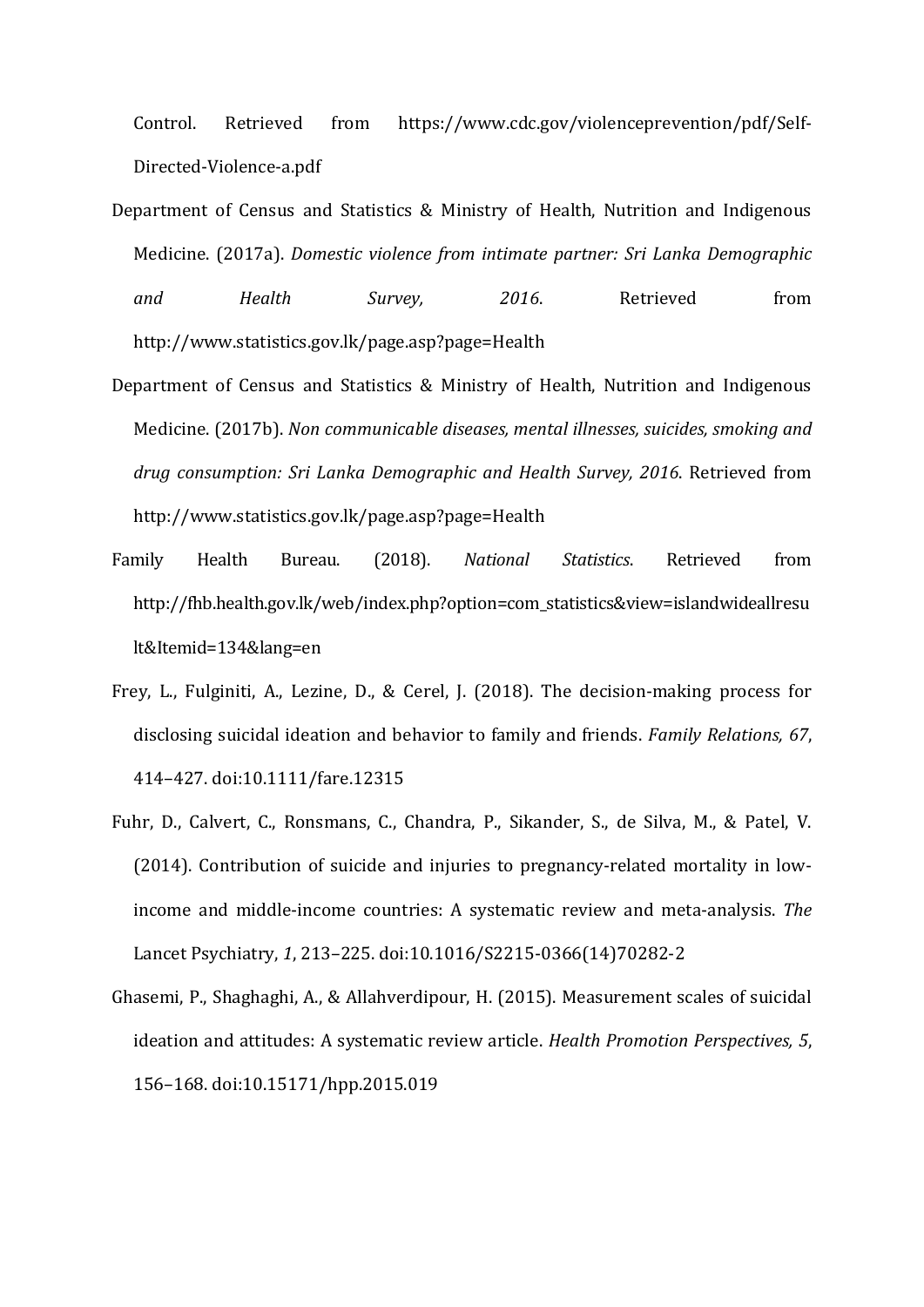- Guruge, S., Jayasuriya-Illesinghe, V., Gunawardena, N., & Perera, J. (2015). Intimate partner violence in Sri Lanka: A scoping review. *Ceylon Medical Journal, 60*, 133–138. doi:10.4038/cmj.v60i4.8100
- Hagaman, A., Wagenaar, B., McLean, K., Kaiser, B., Winskell, K., & Kohrt, B. (2013). Suicide in rural Haiti: Clinical and community perceptions of prevalence, etiology, and prevention. *Social Science & Medicine, 83*, 61–69. doi:10.1016/j.socscimed.2013.01.032
- Hemawanna, S. (2003). Performing "dis-respectability": New tastes, cultural practices, and identity performances by Sri Lanka's Free Trade Zone garment-factory workers. *Cultural Dynamics, 15*, 71–101. doi:10.1177/a033109
- Holland, C. (2018). The midwife's role in suicide prevention. *British Journal of Midwifery, 26*, 44–50. doi:10.12968/

bjom.2018.26.1.44

- Ivany, A. S., Bullock, L., Schminkey, D., Wells, K., Sharps, P., & Kools, S. (2018). Living in fear and prioritizing safety: Exploring women's lives after traumatic brain injury from intimate partner violence. *Qualitative Health Research, 28*, 1708–1718. doi:10.1177/1049732318786705
- Jayatilleke, A., Yoshikawa, K., Yasuoka, J., Poudel, K., Fernando, N., Jayatilleke, A., & Jimba, M. (2015). Training Sri Lankan public health midwives on intimate partner violence: A pre- and post-intervention study. *BMC Public Health, 15*, Article 331. doi:10.1186/s12889-015-1674-9
- Jones, S., Krishna, M., Rajendra, R., & Keenan, P. (2015). Nurses attitudes and beliefs to attempted suicide in Southern India. *Journal of Mental Health, 24*, 423–429. doi:10.3109/09638237.2015.1019051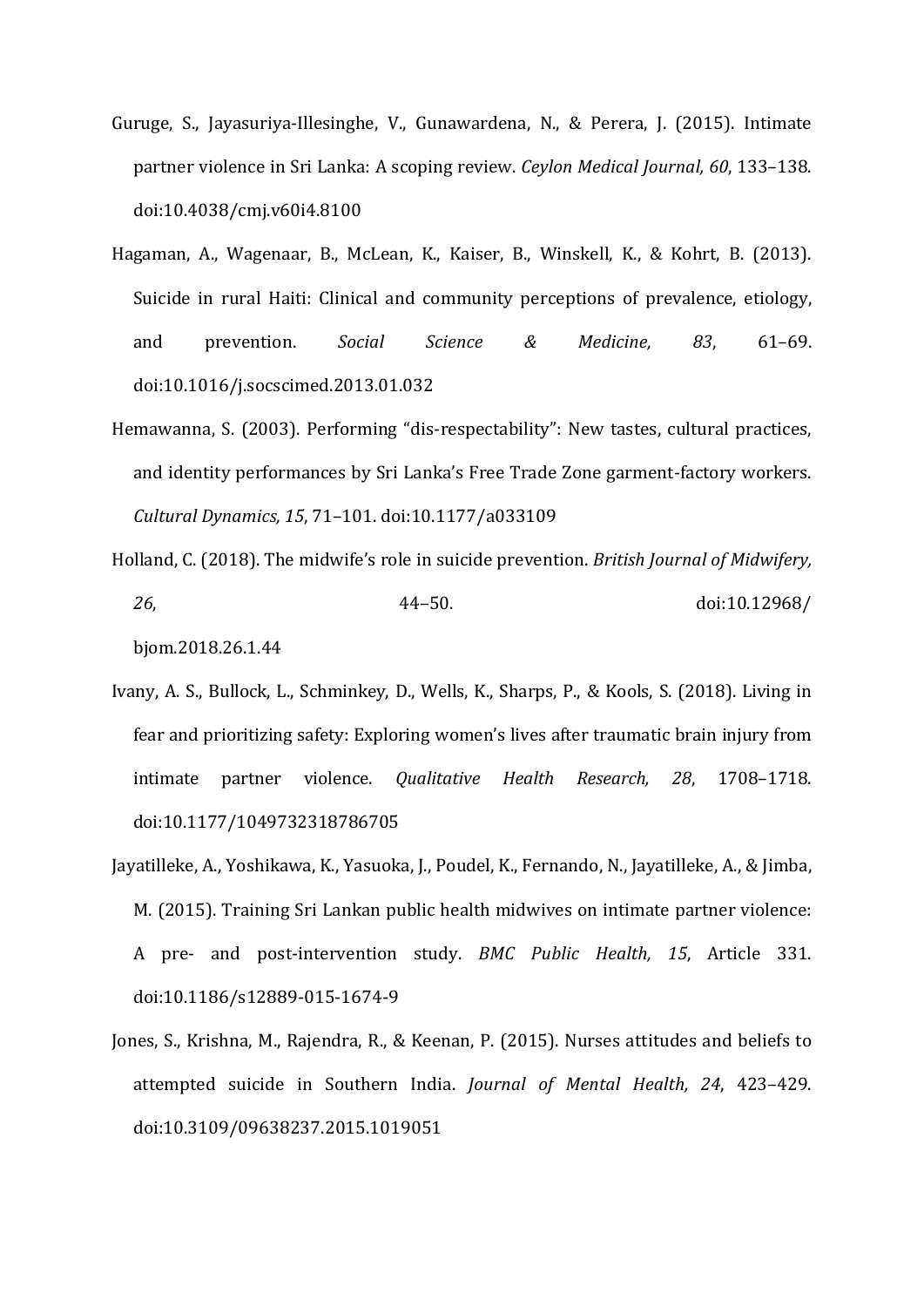- Jordal, M., Wijewardena, K., Ohman, A., Essen, B., & Olsson, P. (2015). "Disrespectful men, disrespectable women": Men's perceptions on heterosexual relationships and premarital sex in Sri Lankan Free Trade Zone—A qualitative interview study. *BMC International Health and Human Rights, 15*, Article 1. doi:10.1186/s12914-015-0040- 4
- Knipe, D. W., Gunnell, D., Pearson, M., Jayamanne, S., Pieris, R., Priyadarshana, C., ... Metcalfe, C. (2018). Attempted suicide in Sri Lanka—An epidemiological study of household and community factors. *Journal of Affective Disorders, 232*, 177–184. doi:10.1016/j.jad.2018.01.028
- Knipe, D. W., Padmanathan, P., Muthuwatta, L., Metcalfe, C., & Gunnell, D. (2017). Regional variation in suicide rates in Sri Lanka between 1955 and 2011: A spatial and temporal analysis. *BMC Public Health, 17*, Article 193. doi:10.1186/s12889-016- 3961-5
- Lau, R., McCauley, K., Barnfield, J., Moss, C., & Cross, W. (2015). Attitudes of midwives and maternal child health nurses towards suicide: A cross-sectional study. *International Journal of Mental Health Nursing, 24*, 561–568. doi:10.1111/inm.12162
- McCauley, K., Elsom, S., Muir-Cochrane, E., & Lyneham, J. (2011). Midwives and assessment of perinatal mental health. *Journal of Psychiatric and Mental Health Nursing, 18*, 786–795. doi:10.1111/j.1365-2850.2011.01727.x
- Metheny, N., & Stephenson, R. (2017). Intimate partner violence and uptake of antenatal care: A scoping review of low- and middle-income country studies. *International Perspectives on Sexual and Reproductive Health, 43*, 163–171. doi:10.1363/43e4917
- Ministry of Health. (2016). *Human resource profile*. Colombo, Sri Lanka: Author. Retrieved to the control of the control of the control of the control of the control of the control of the control of the control of the control of the control of the control of the control of the control of the control of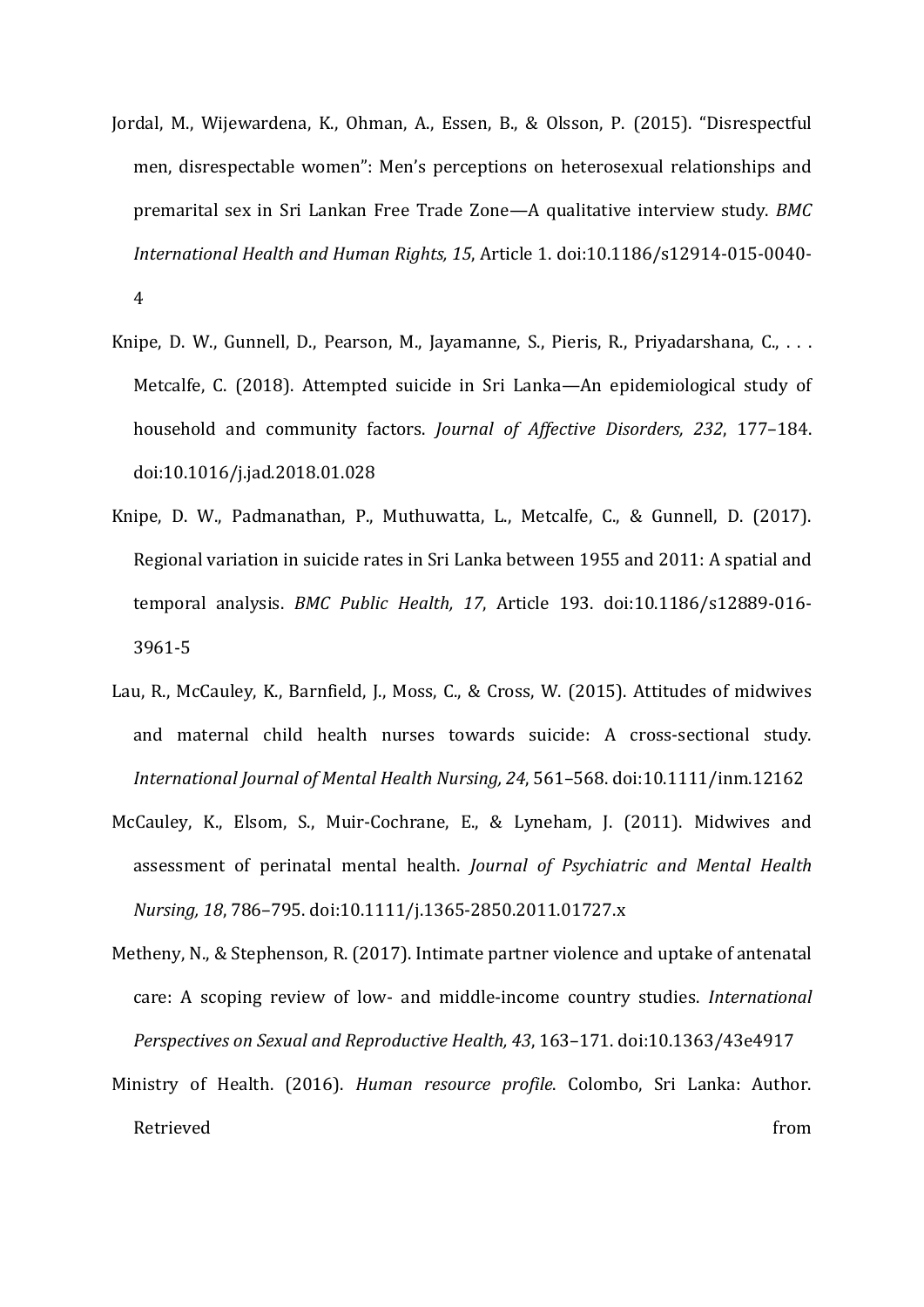http://www.health.gov.lk/moh\_final/english/public/elfinder/files/publications/HR Mprofile2016.pdf

- Mselle, L. T., Aston, M., Kohi, T. W., Mbekenga, C., Macdonald, D., White, M., . . . Jefferies, K. (2017). The challenges of providing postpartum education in Dar es Salaam, Tanzania: Narratives of nurse-midwives and obstetricians. *Qualitative Health Research, 27*, 1792–1803. doi:10.1177/1049732317717695
- Palfreyman, A. (2018, September). *Addressing psychosocial vulnerabilities through antenatal care—Depression, suicidal ideation and behaviour: A study among urban Sri Lankan women*. Paper presented at the International Marcé Society Biennial Scientific Meeting, Bangalore, India.
- Pearson, M., Zwi, A. B., Rouse, A. K., Fernando, R., Buckley, N. A., & McDuie-Ra, D. (2014). Taking stock—What is known about suicide in Sri Lanka: A systematic review of diverse literature. *Crisis, 35*, 90–101. doi:10.1027/0227-5910/a000244
- Petroni, S., Patel, V., & Patton, G. (2015). Why is suicide the leading killer of older adolescent girls? *The Lancet, 386*, 2031–2032. doi:10.1016/S0140-6736(15)01019-3
- QSR International. (2018). NVivo 11 for Windows [Computer program]. Retrieved from https://www.qsrinternational.com/nvivo/home
- Saunders, K., Hawton, K., Fortune, S., & Farrell, S. (2012). Attitudes and knowledge of clinical staff regarding people who self-harm: A systematic review. *Journal of Affective Disorders, 139*, 205–216. doi:10.1016/j.jad.2011.08.024
- Senarathna, L., Hunter, C., Dawson, A. H., & Dibley, M. J. (2013). Social dynamics in rural Sri Lankan hospitals: Revelations from self-poisoning cases. *Qualitative Health Research, 23*, 1481–1494. doi:10.1177/1049732313510361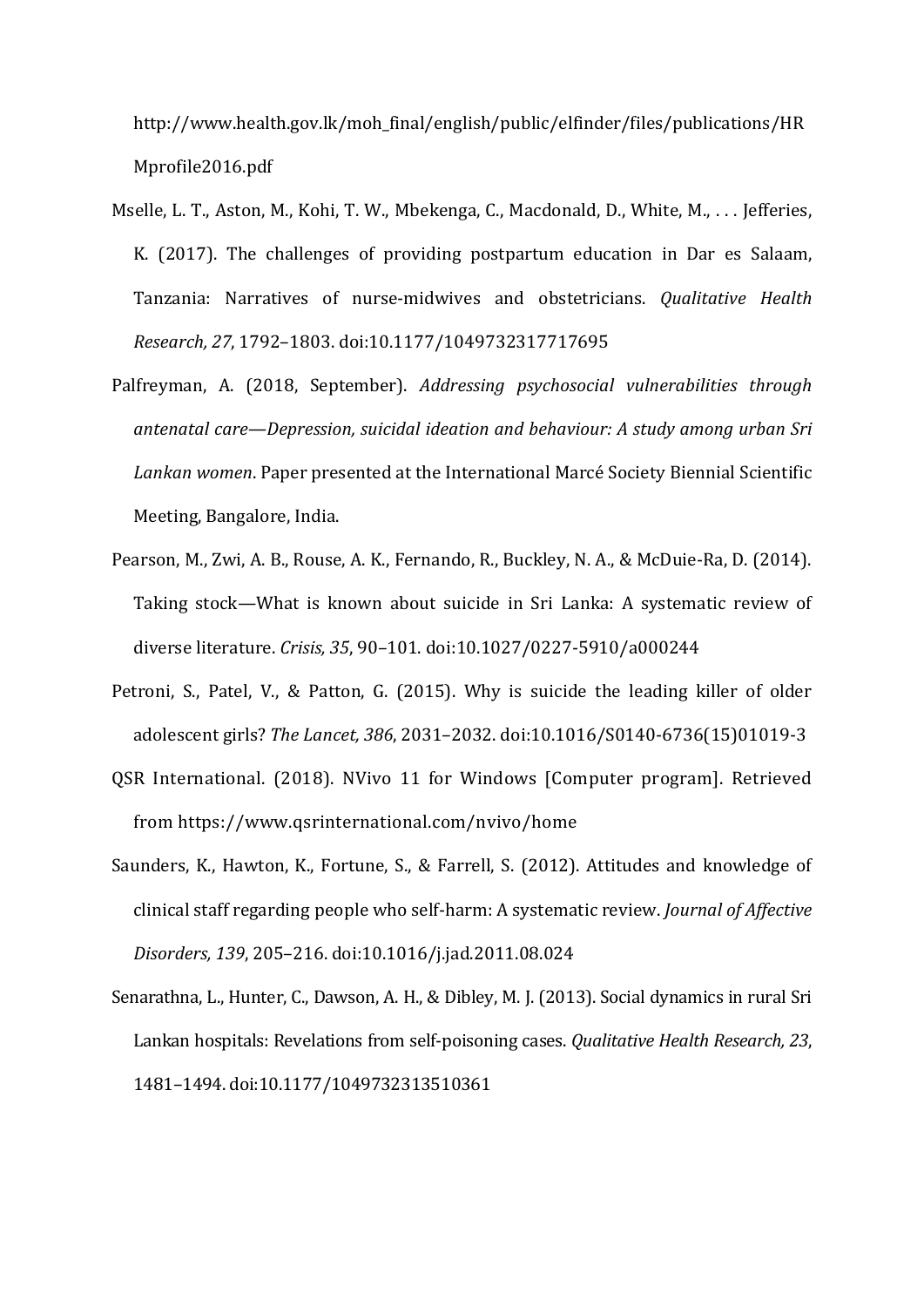Sri Lanka Police. (2017). *Modes of suicides for year 2017*. Retrieved from https://www.police.lk/images/others/ crime\_trends/2017/mode\_of\_suicides-2017.pdf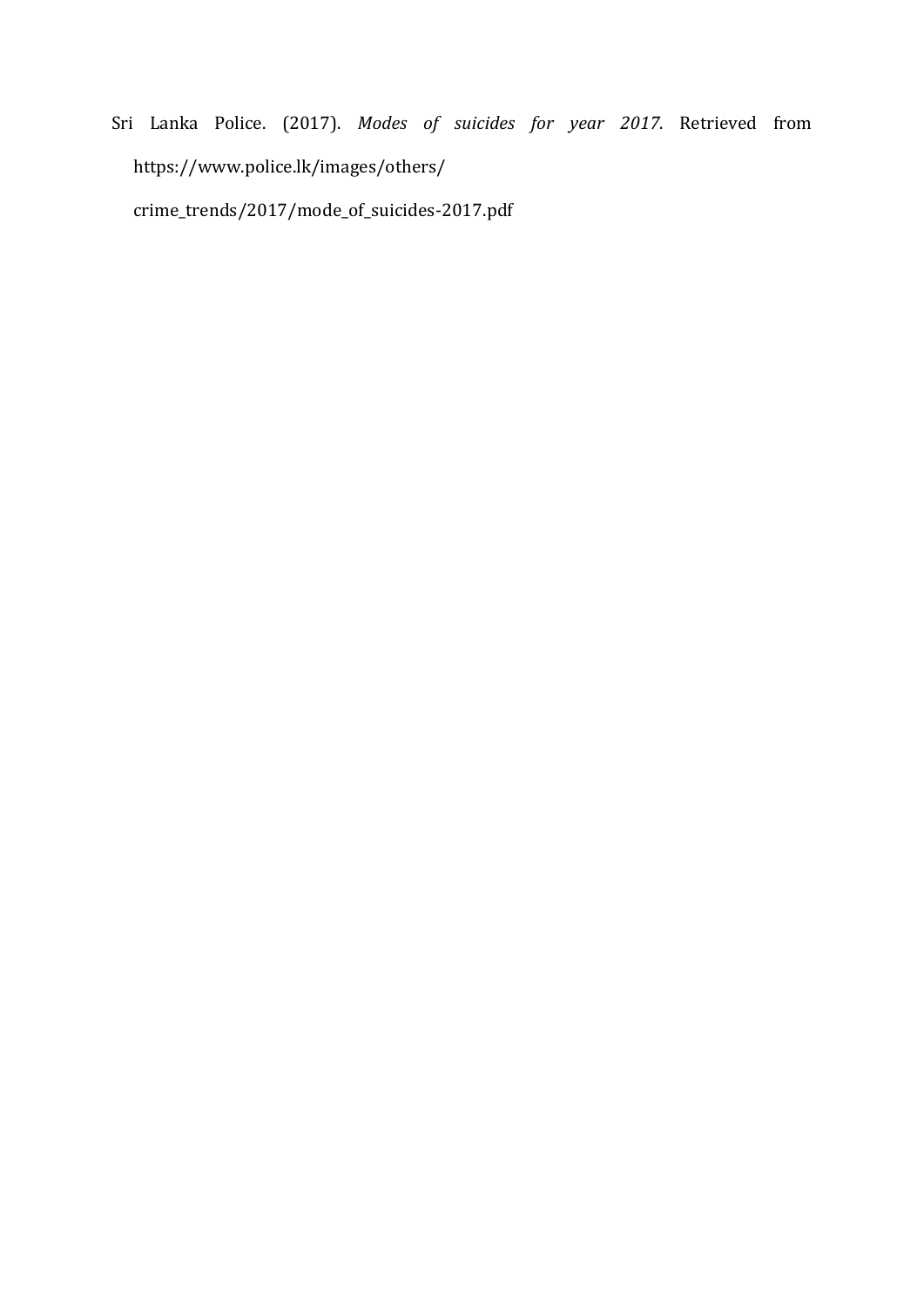- Surjaningrum, E. R., Minas, H., Jorm, A. F., & Kakuma, R. (2018). The feasibility of a role for community health workers in integrated mental health care for perinatal depression: A qualitative study from Surabaya, Indonesia. *International Journal of Mental Health Systems, 12*, 27. doi:10.1186/s13033-018-0208-0
- van Ginneken, N., Tharyan, P., Lewin, S., Rao, G. N., Meera, S. M., Pian, J., . . . Patel, V. (2013). Non-specialist health worker interventions for the care of mental, neurological and substance-abuse disorders in low- and middle-income countries. *Cochrane Database of Systematic Reviews, 11*, CD009149. doi:10.1002/14651858.CD009149.pub2
- Willig, C. (2013). *Introducing qualitative research in psychology* (3rd ed.). New York: Open University Press.
- World Health Organization. (2014). *Preventing suicide: A global imperative*. Geneva, Switzerland: Author. Retrieved from http://www.who.int/mental\_health/suicideprevention/world\_report\_2014/en/
- World Health Organization. (2016). *Midwives' voices, midwives' realities: Finding from a global consultation on providing quality midwifery care*. Geneva Switzerland: Author. Retrieved from http://www.who.int/ maternal\_child\_adolescent/documents/midwives-voices-realities/en/
- World Health Organization. (2017). *Suicide mortality rate*. Retrieved from http://apps.who.int/gho/data/node.sdg.3-4-viz-2?lang=en